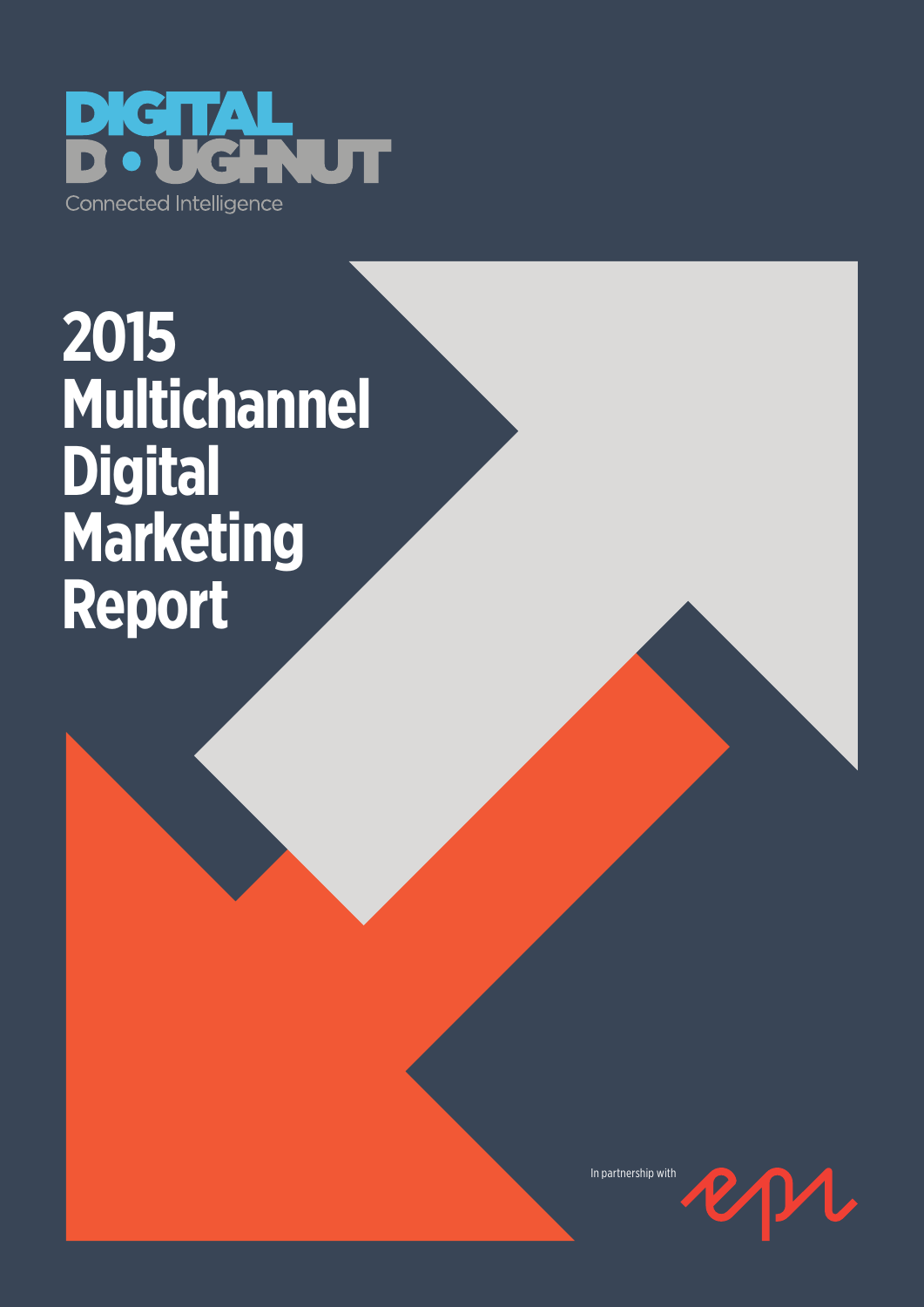# **Contents**

 $\overline{\phantom{0}}$ 



#### About The Author

#### **Nick Watt, Director, Digital Doughnut**



Nick is an award-winning digital marketer who over the last 20 years has worked agency, media and client side, including senior roles at six start-ups. He got the digital

bug back in 1995, launching nme.com-the world's biggest standalone music site. He lectures in Digital Marketing and Integrated Strategy for the IDM, and wrote the Squared Online digital marketing course for Google, where he was senior tutor.

#### About Digital Doughnut

Digital Doughnut connects the global marketing community both on and offline. Members of the community gain access to skills and resources, the latest thinking on key marketing topics, crucial insights and best practice learnings that enable them to make better business decisions. Digital Doughnut both leverages and provides value to the community by tapping into the collective intelligence of the network to create high value content that's based on actual market conditions and informed by practitioners experience.

| <b>Executive Summary</b><br>Key findings                                                                                                                         | 14 |
|------------------------------------------------------------------------------------------------------------------------------------------------------------------|----|
| <b>Introduction</b><br>Multichannel, crosschannel, omnichannel?<br>Delivering an integrated customer experience<br>The content conundrum                         | 05 |
| <b>The Survey</b><br>How multichannel are you?<br>Marketing technology disconnect?<br>Multichannel challenges<br>Are you content?<br>Are all businesses the same |    |
| <b>Conclusion</b>                                                                                                                                                | 13 |
| <b>Appendix</b>                                                                                                                                                  | 14 |

The contents of this report are the exclusive copyright of Digital Doughnut, findings in this report can be used for non commercial purpose as long as Digital Doughnut is attributed as the source under the creative commons Attribution Non Commercial No Derivatives 4.0 International licence.

www.digitaldoughnut.com  $\blacktriangleright$  TFI: +44 (0) 207 193 4600 © Digital Doughnut 2015

**2015 MULTICHANNEL DIGITAL MARKETING REPORT** 

 $MARTH 2015$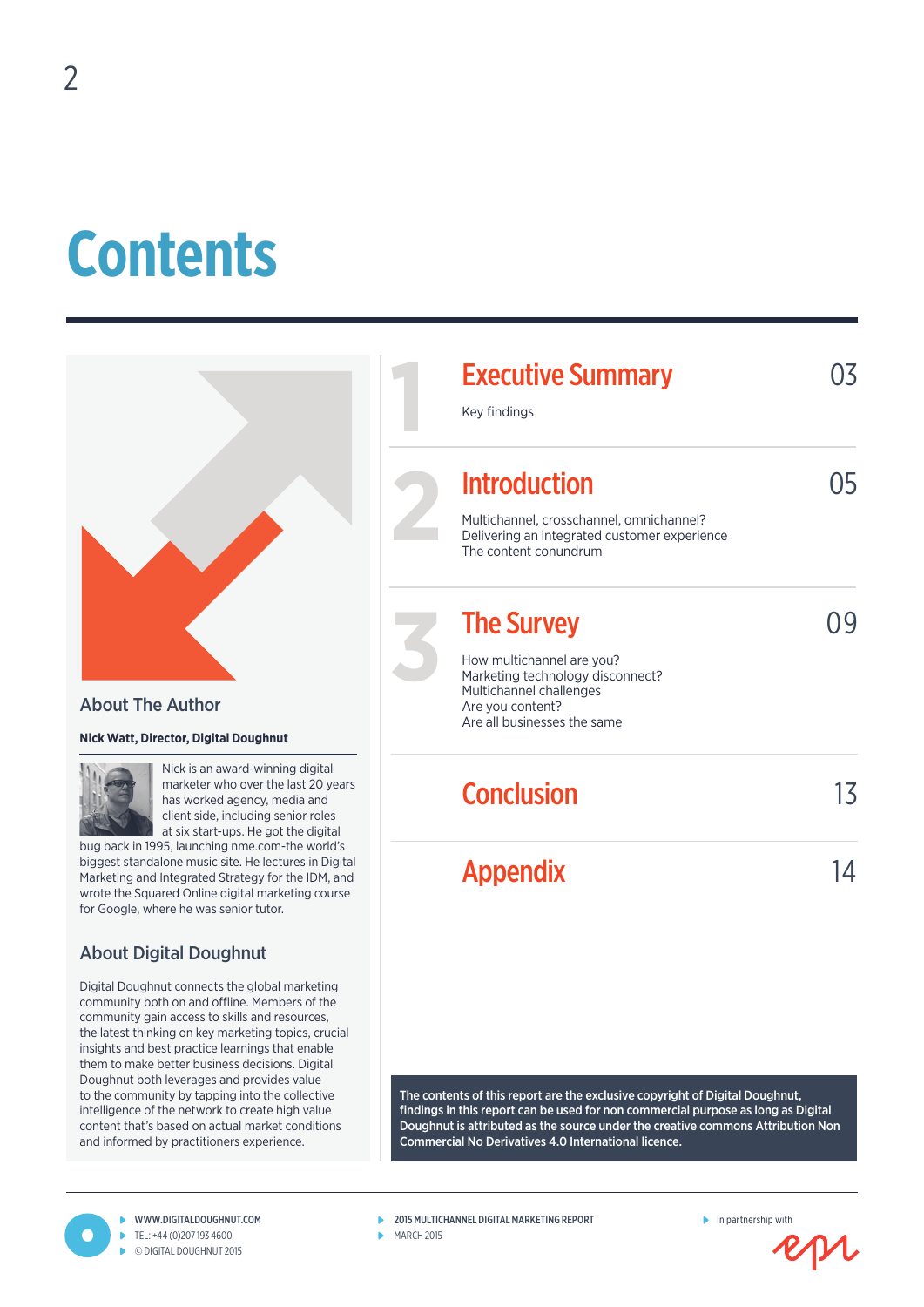## **Executive Summary**

The way that brands communicate with their customers has fundamentally changed. Digital marketing technologies help provide a more consumer-centric, integrated approach to communication, allowing us to deliver the right message to the right person at the right time through an ever-increasing number of channels and devices.

3

As we are all discovering, the value of simply being present across channels is diminishing. Consumers expect to be engaged with an increasing range of content types and channels via a seamless and consistent customer and brand experience.

This report, in partnership with EPiServer, is designed to provide you with valuable insights about how businesses are tackling multi channel marketing. The report will provide you with:

- Details of how effective crosschannel marketing can help you drive effective customer experiences that deliver ROI
- Useful insights about how businesses are integrating their marketing channels
- An understanding of how your organisation compares.



www.digitaldoughnut.com Tel: +44 (0)207 193 4600 © Digital Doughnut 2015

- 2015 MULTICHANNEL DIGITAL MARKETING REPORT
- $MARTH 2015$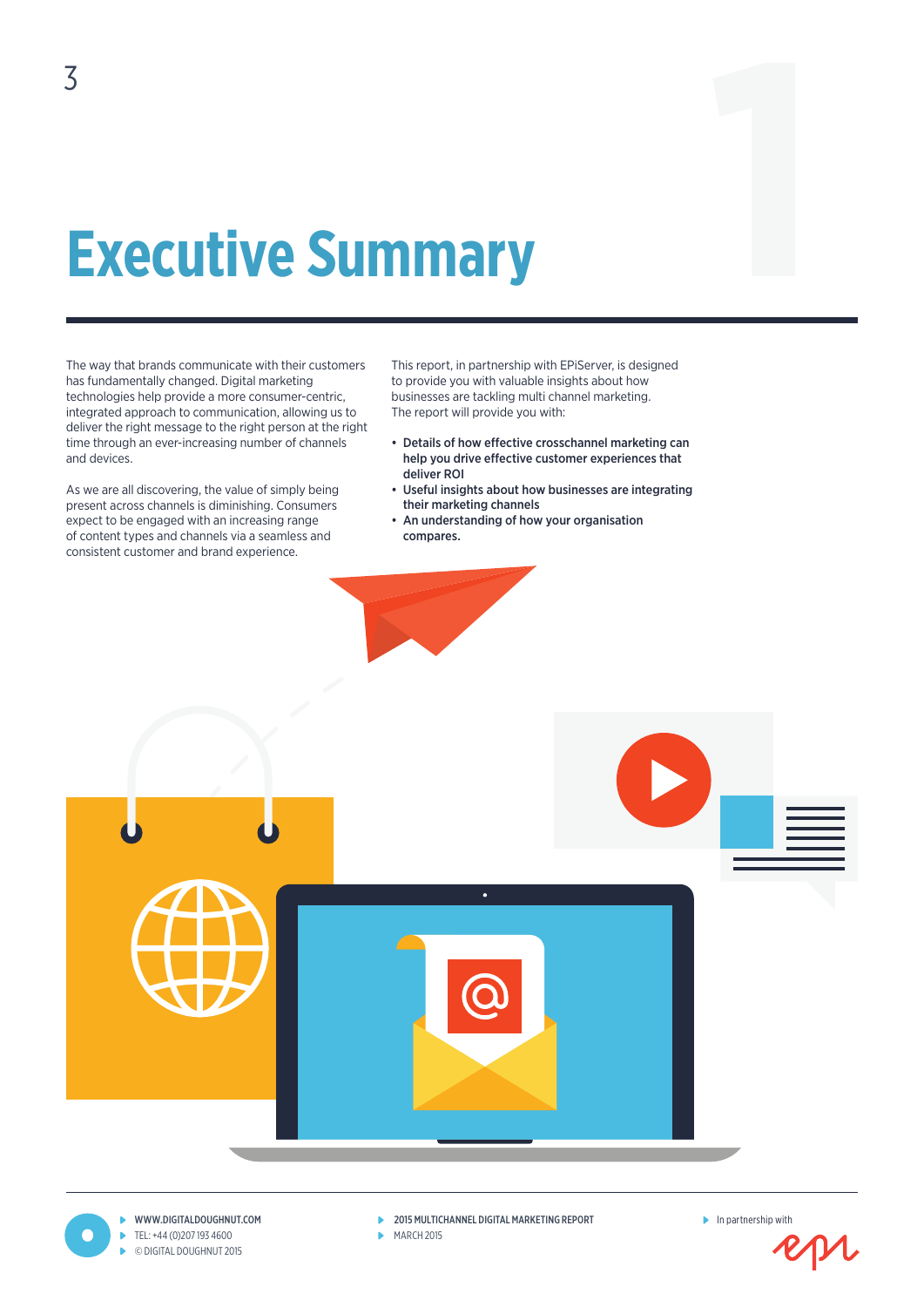# **Key findings**



#### 95%

4

of marketers agree that a multi-channel strategy that allows them to target customers is important for their organisation



49% of marketers have to go to IT or another department when they need to add, manage or edit content on their websites



#### 51%

of marketers claimed to be unable to react to new channels, devices, trends or competitors with their current technological capabilities



#### 46%

of organisations suffer from delivering poor customer experiences that can cause abandonment



Only 73% of businesses have a multi-channel strategy in place



46% of businesses claim the complexity of diverse channels requires skills that are not available or easy to acquire



Once purchased, in 80% of cases the ownership of marketing technology lies within businesses' marketing departments



Marketers identified a number of issues that hamper them in delivering an effective multi-channel experience:

- The capability to integrate third party applications to help
- leverage customer data • The capacity to identify visitors when they are most likely to buy
- The ability to boost conversion rates



27% of marketers lacked confidence in their ability to deliver the right message at the right time to the right prospect or customer



Only 30% of marketers are highly confident of their ability to deliver against their multichannel strategy

67% are only somewhat confident



When it comes to marketing-driven technology decisions:

49% are being made within the marketing department, while

42% are jointly made between IT and Marketing.



**61%** of businesses don't have the ability to recognise where a customer is in their journey, and then know where to take them next



Only 27% of companies were highly confident in their ability to track the channels their customers are coming from, which suggests that attribution is still a major challenge for many marketers



The most commonly used content types by all business types are social media updates/ posts, and articles on their products or services



There is no discernable difference in the challenges faced by marketers who work in SME's or large enterprises, or across different business sectors.

www.digitaldoughnut.com Tel: +44 (0)207 193 4600 © Digital Doughnut 2015

- 2015 MULTICHANNEL DIGITAL MARKETING REPORT
- $MARTH 2015$

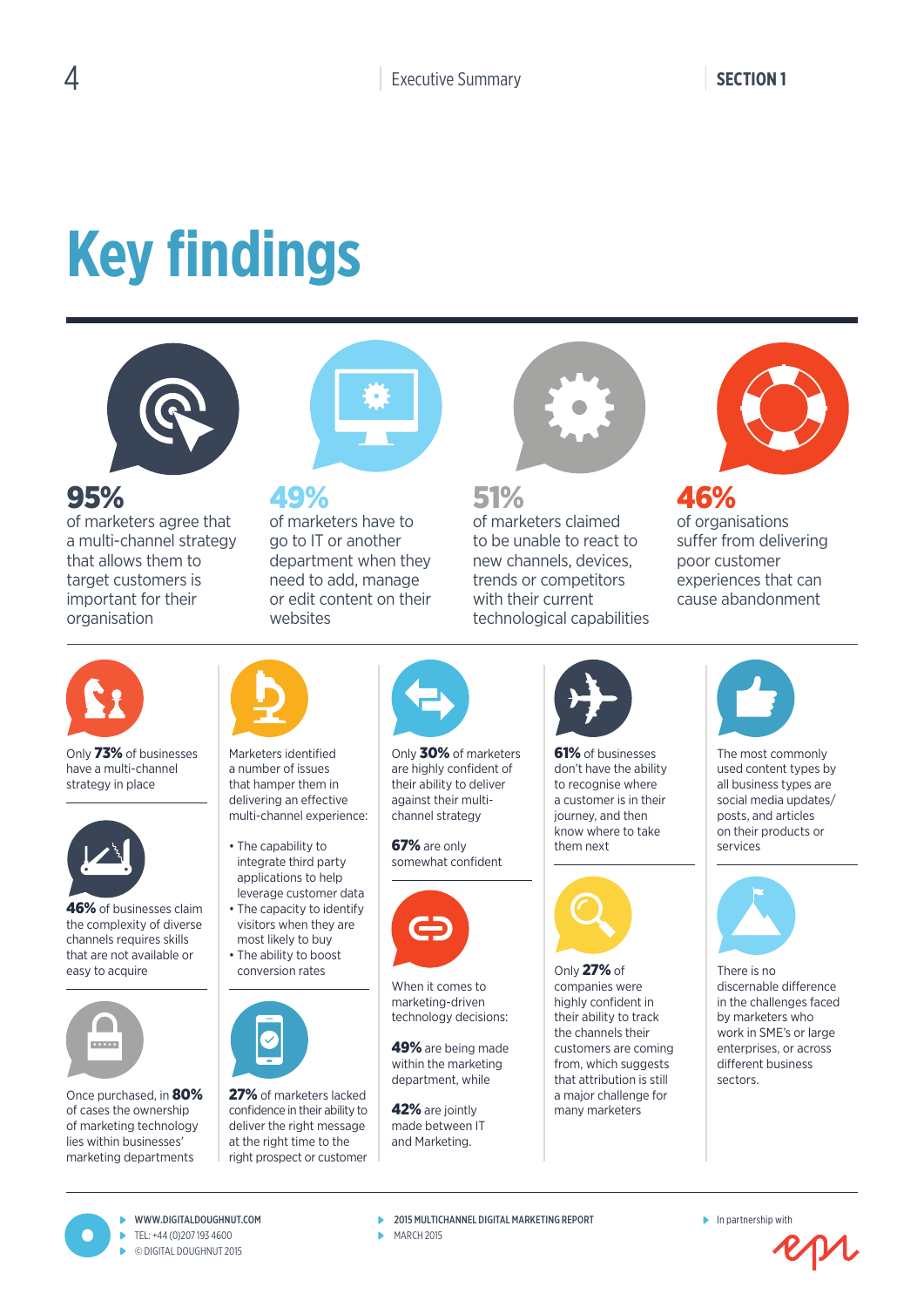# **Introduction**

Multichannel marketers seek to combine  $\left( 6 \right)$ inbound marketing techniques with their traditional, outbound approach. Fusing the two together can result in a two-way, mutual interaction that yields results for both company and customer

A mix of inbound and outbound marketing is key if businesses are to move from a broadcast messaging model to two-way multichannel communications that match customers' needs and intent with the right

As Chris Balman points out in Forbes: "today, every customer is a multichannel customer and every employee is a steward of your brand's story and culture. This carries several important implications for organisation structure, brand strategy and enterprise technology needs". **<sup>1</sup>**

#### Multichannel, Crosschannel, Omnichannel?

content, experiences and offers.

'Why use one descriptor when you can use three' seems to be a common problem in the digital space. However, there are some distinct differences between the three approaches to the customer-supplier relationship.

- **Multichannel** customer experiences are those that are delivered using multiple channels, but the communication isn't always consistent and seamless across devices or touchpoints.
- **Crosschannel** customer experiences are those where a combination of different touchpoints or devices are

used by consumers to make the same purchase. • **Omnichannel** customer experiences use multiple channels to engage consumers, however the communication is both consistent and seamless across all channels.

As Dan Miller at Opus Research, points out: "Multichannel feels more modest and doable. Omnichannel is more provocative and perhaps aspirational because it hints at omnipresence and omnipotence – which are attributes each individual customer would welcome gladly."

Adam Sarner

Gartner

Research Vice President

John Bowden, Senior VP at Time Warner, emphasizes the difference: "Omnichannel is Multichannel done right!"

**<sup>1</sup>** http://www.forbes.com/ sites/onmarketing/2015/02/11/fivenew-challenges-for-tomorrows-globalmarketing-leaders/

- 2015 MULTICHANNEL DIGITAL MARKETING REPORT
	- **MARCH 2015**

 $\blacktriangleright$  In partnership with



www.digitaldoughnut.com Tel: +44 (0)207 193 4600 © Digital Doughnut 2015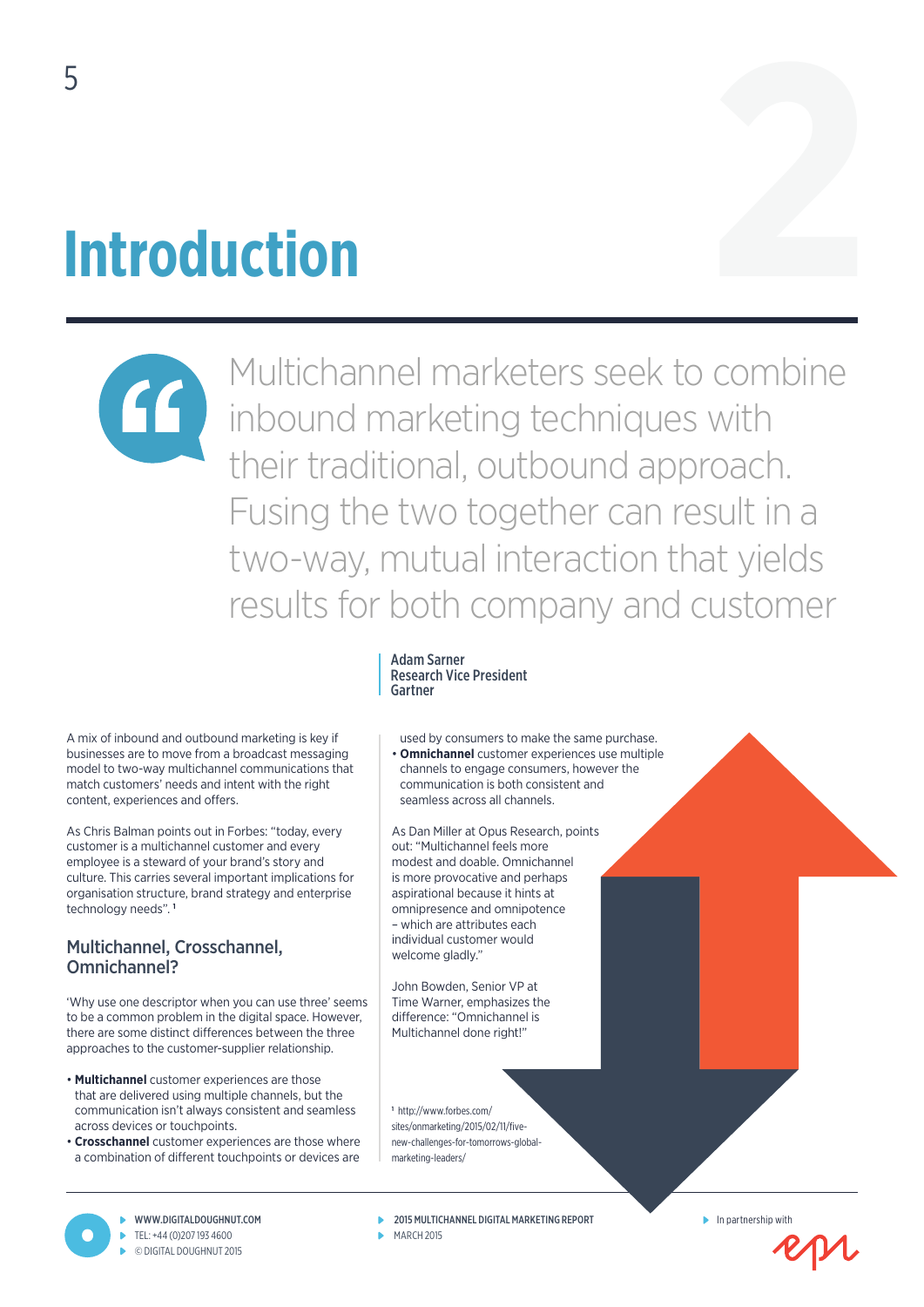

www.digitaldoughnut.com Tel: +44 (0)207 193 4600 × © Digital Doughnut 2015 Ď

- **2015 MULTICHANNEL DIGITAL MARKETING REPORT**
- $MARTH 2015$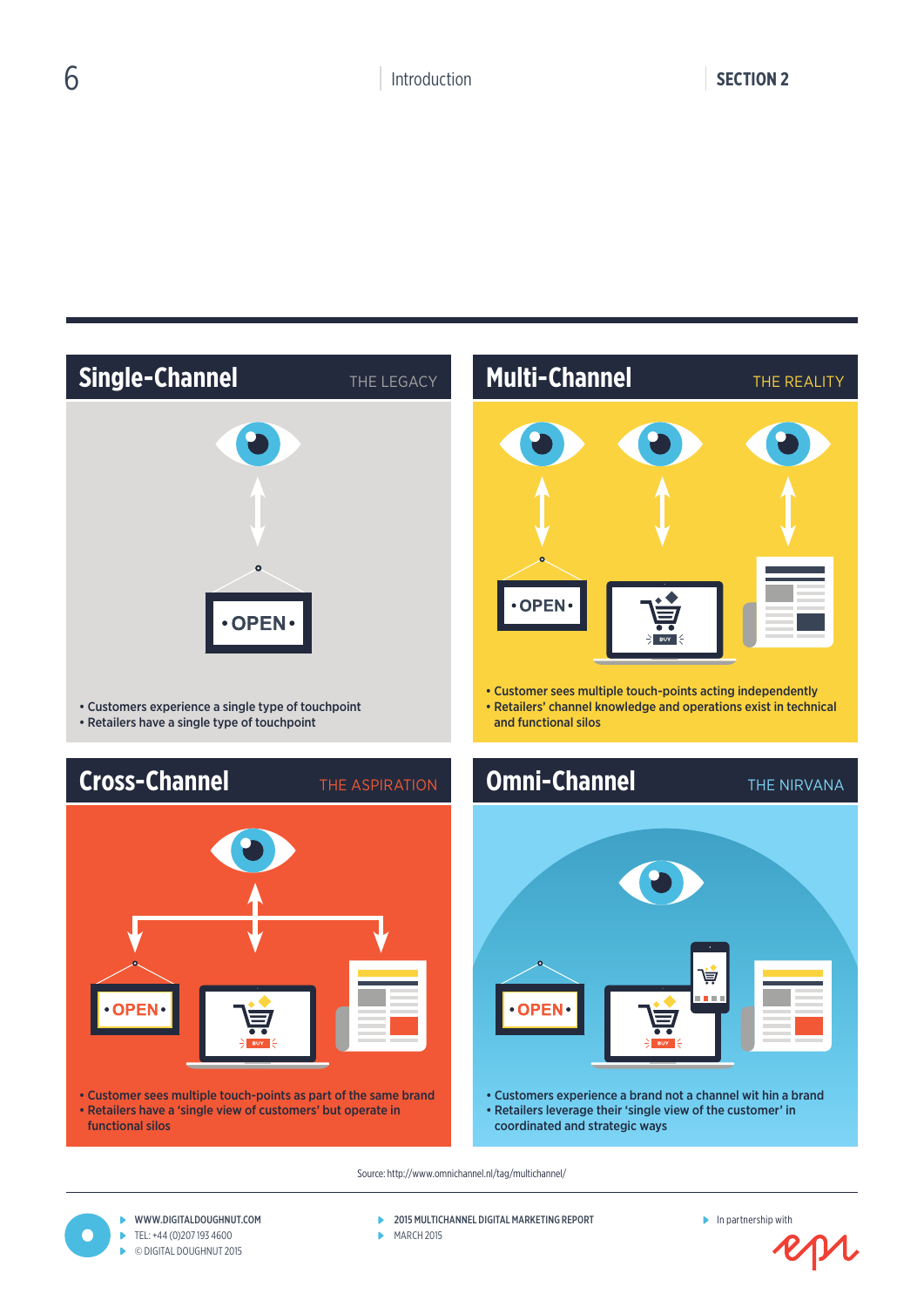#### Delivering an integrated customer experience

Key to delivering an effective customer experience is delivering the right message to the right person at the right time, through the right channel, across the whole of the customer journey. However, as we are all-too aware, the customer journey has been irrevocably changed by digital.



The Purchase or Marketing Funnel proposed by E. St. Elmo Lewis' AIDA framework in 1898 was the first attempt to illustrate the customer journey towards the purchase of a product or service. However, the traditional funnel no longer reflects what has become a non-linear, dynamic journey.

This new dynamic framework, posited by the Altimeter Group's Brian Solis, 'reimagines the traditional sales funnel into a constant and very public elliptical path that often repeats itself.' As Solis illustrates, the AIDA funnel implies that the customer moves along a linear unbroken path to purchase, while the customer journey of the connected digital consumer is more analogous to the flight map on a busy day over Heathrow Airport!

As Google's Jim Lecinski points out in his book, ZMOT – Winning The Zero Moment Of Truth, the new multichannel journey is characterized by:

- The more information available, the more the shopper seeks
- They bounce back and forth at their own speed in a multichannel marketplace
- They switch devices to suit their needs at any given moment
- They search; go off to look at reviews, ratings, styles and prices; and then search again
- They see ads on TV and in newspapers and online
- They walk into local stores to look at products
- They talk to friends, over the back fence and on social media

www.digitaldoughnut.com

Tel: +44 (0)207 193 4600 © Digital Doughnut 2015

- 2015 MULTICHANNEL DIGITAL MARKETING REPORT
- $MARTH 2015$

 $\blacktriangleright$  In partnership with

## The Dynamic Customer Journey

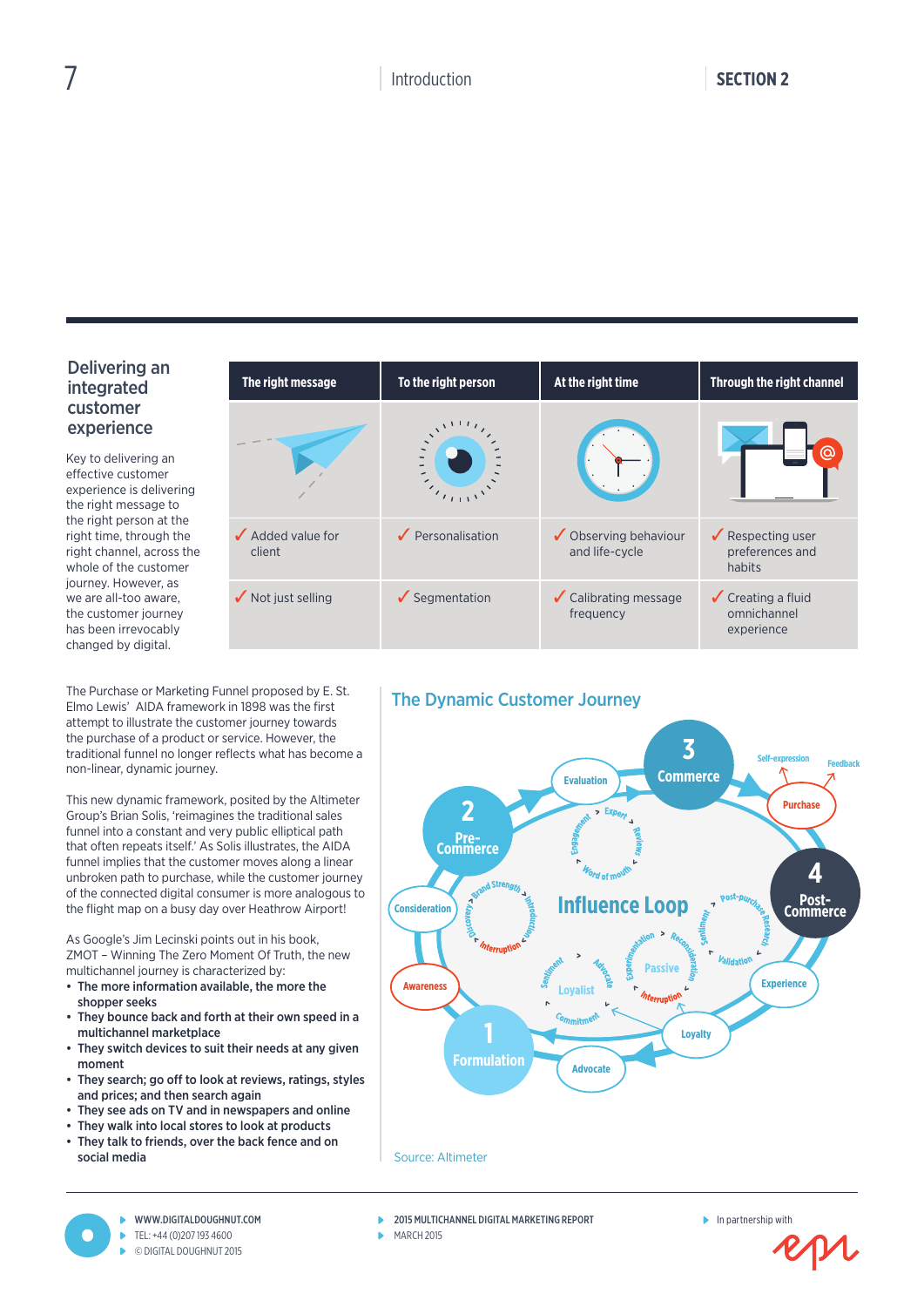Forbes magazine

## Constant like search was a decade ago and social was five years ago, content marketing is the next digital media revolution

#### The content conundrum

As Forbes magazine exclaimed back in 2012 "just like search was a decade ago and social was five years ago, content marketing is the next digital media revolution."

The content movement has developed at pace as businesses have looked to exploit their ability to engage consumers via effective inbound marketing initiatives.

Businesses not only face the challenge of juggling a growing array of content types across a wide array of touchpoints, but also ensuring that their content management system is flexible enough to deliver them across an wide range of channels and devices.



- 2015 MULTICHANNEL DIGITAL MARKETING REPORT
- $MARTH 2015$

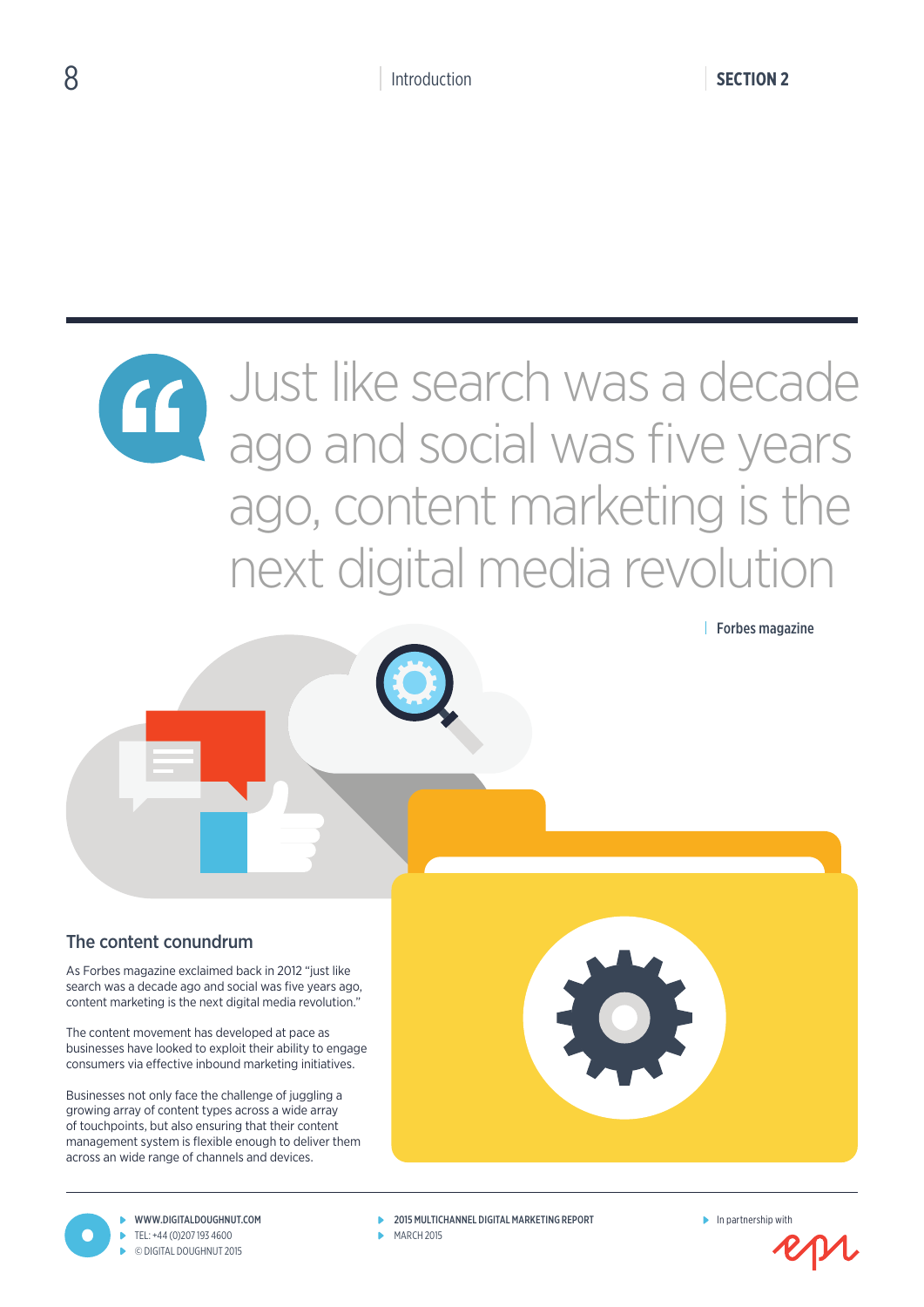# **The Survey**

#### How multichannel are you?



However, only 73% have a multichannel strategy in place

**30%**

**73%**

Only 30% of marketers are highly confident of their ability to deliver against their multichannel strategy (67% are only somewhat confident)

There was an overwhelming acceptance that a multichannel strategy is important to businesses of all sizes, from start-ups to \$1billion turnover businesses.

However, almost a quarter of businesses admitted that they don't have a multichannel strategy in place, and this admission was consistent for businesses big and small.

The lack of confidence in businesses' ability to deliver against their multichannel strategy, where they have one, also suggests that while many businesses realize the opportunity that multichannel presents, they are failing to deliver on both customers' and the organisation's expectations. Increasingly the right steps are being taken by businesses, but only a small percentage were highly confident of the results.

#### Marketing technology disconnect?



Once purchased, in 80% of cases the ownership of marketing technology lies within businesses' marketing departments

**49%**

**80%**

However, 49% of respondents have to go to IT, development (or another department) when they need to add, manage or edit content on their websites

Many people are talking about the 'battle' between Marketing and IT and why this is hurting business. However, these results indicate that both IT and Marketing are aligned and working together in at least some companies, with over **40%** of businesses making marketing-driven technology decisions jointly. However, for the majority of businesses the marketing department is making the key decision.

It also suggests a degree of trust when it comes to ownership of the technology, which increasingly lies with the marketing department. However, it might also explain why almost half the respondents have to go to IT or their developers to add, manage or edit content. This suggests that businesses are either failing to provide the necessary training or skills across the business, or that their content management system fails to provide the tools required to get the job done. In an age where delivering on consumers' expectations benefits those businesses that are fleet-of-foot, the requirement to react to customer wants and needs in real time is only likely to increase - becoming a must-have, rather than a nice-to-have.

Is a multichannel strategy that allows you to target customers important to your organisation?

**3**



l Yes **95%** l No **5%**

#### Who makes the marketing driven technology decisions within your business?



l Marketing **49%** l Joint responsibility **42% l** Other **6%** 

**l** IT 3%

www.digitaldoughnut.com Tel: +44 (0)207 193 4600 © Digital Doughnut 2015

2015 MULTICHANNEL DIGITAL MARKETING REPORT

 $MARTH 2015$ 

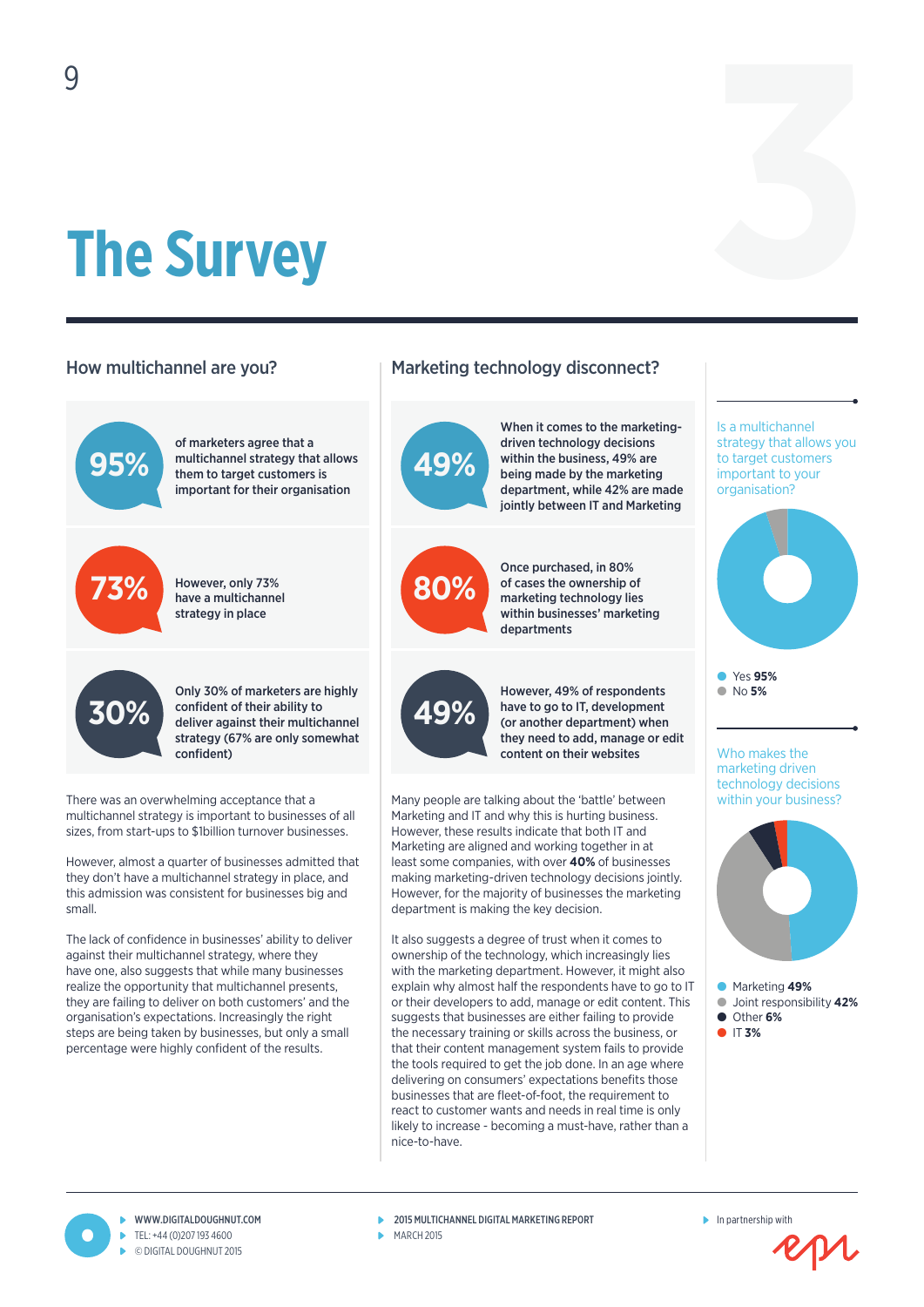#### Multichannel challenges

When it comes to their websites, the three things that marketers are crying out for are:



The capability to integrate third party applications to help leverage customer data

The capacity to identify visitors when they are most likely to buy

The ability to boost conversion rates

Identifying when visitors were most likely to buy was crucial for **74%** of marketers, be it via their website, social media, mobile app, or any other channel or device.

There was also a high level of demand (**74%**) for the ability to integrate third party applications with current marketing technologies to help leverage customer data more effectively, which is key to delivering an integrated, consumer-centric, real-time approach to marketing, which is becoming increasingly crucial for business.

Less surprising, but equally important, is that **73%** of marketers agree that there is a distinct need to boost conversion rates. Marketers are increasingly under pressure to demonstrate ROI and attribute success to the increasing number of channels and tactics they using to engage customers.

Less pressing but also significant is the ability to publish content without help from IT (**65%**). We have already seen that **49%** of respondents have to go to IT when they need to add, manage or edit content on their websites, however this suggests that the problem may be even more endemic.

Other key concerns for marketers included:

- The ability to target content to specific audiences (**54%**)
- The ability to ensure message continuity across channels **(44%**)

www.digitaldoughnut.com

Tel: +44 (0)207 193 4600

© Digital Doughnut 2015

These concerns were supported by marketers' response to their ability to deliver across the customer journey:



How have the following challenges affected your ability to deliver a seamless and unified customer experience?

| Unable to react to new<br>channels, devices, trends or<br>competitors       | 21% | 30% |     | 29% |                                       | 13%<br>8%                                |
|-----------------------------------------------------------------------------|-----|-----|-----|-----|---------------------------------------|------------------------------------------|
| Poor customer experience<br>causing abandonment and lack<br>of satisfaction | 19% | 27% |     | 27% | 16%                                   | 11%                                      |
| Complexity of diverse channels<br>requires skills that are not<br>available | 16% | 30% |     | 30% |                                       | 13%<br>11%                               |
| Unable to react to new<br>channels, devices, trends or<br>competitors       | 15% | 29% |     | 30% | 15%                                   | <b>11%</b>                               |
| Multichannel product launches<br>require multiple versions of<br>content    | 12% | 26% | 33% |     | 18%                                   | 11%                                      |
| Quickly roll-out new<br>experiences across channels                         | 16% | 22% | 26% |     | 22%                                   | 15%                                      |
| We have to go to our IT<br>department to make often<br>small changes        | 14% | 15% | 23% | 20% | 28%                                   |                                          |
|                                                                             | ↳   | 3   |     |     | affect and 1 having the least affect. | Rate 1 - 5 with 5 having the most severe |

affect and 1 having the least affect.

- **2015 MULTICHANNEL DIGITAL MARKETING REPORT**
- $MARTH 2015$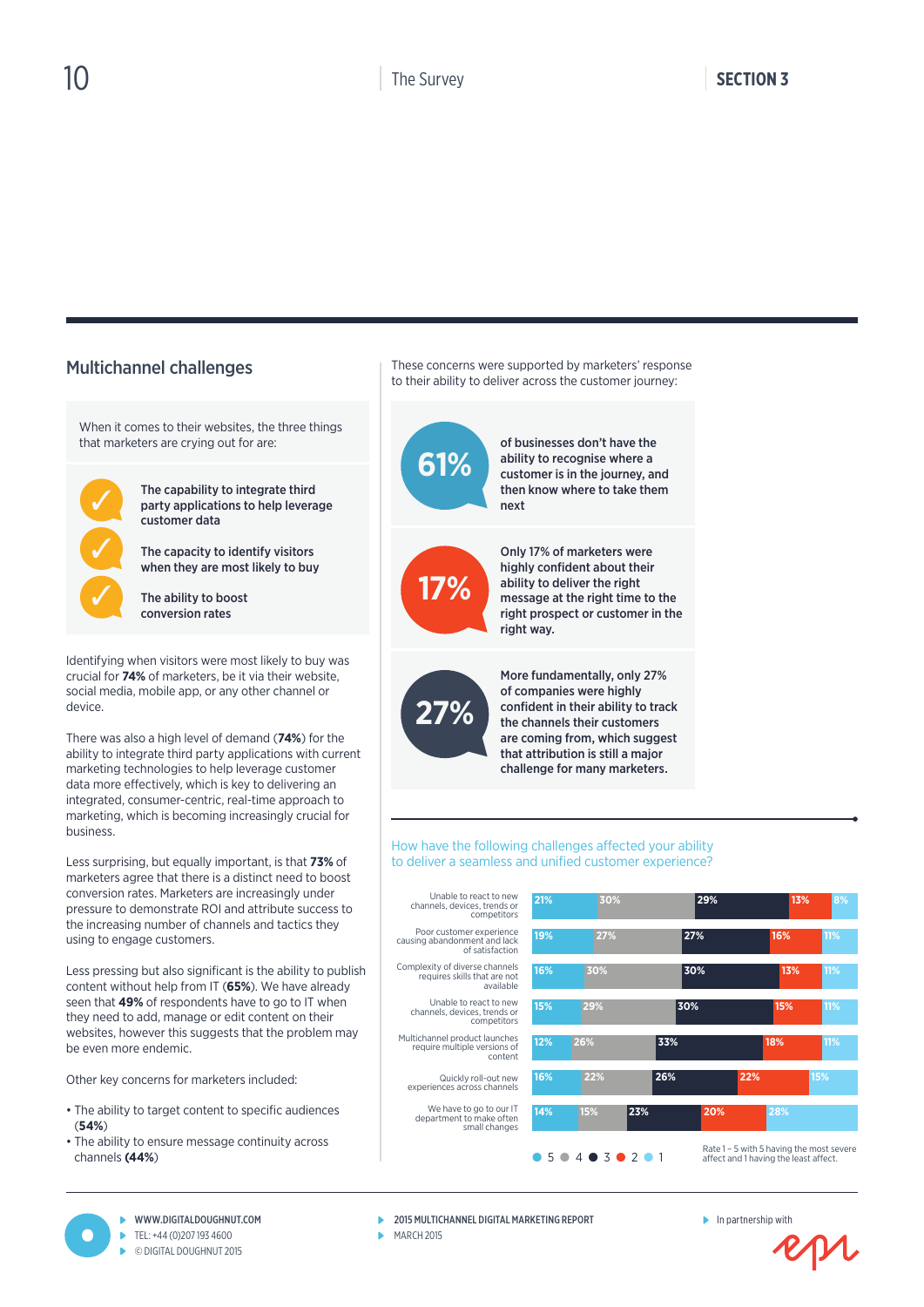When it came to the challenges they face in delivering a seamless and unified customer experience, there were three things that stood out:



of organisations suffer from delivering poor customer experiences that also cause abandonment

of businesses claim the complexity of diverse channels requires skills that are not available or easy to acquire

Over two-thirds of businesses are being hampered to some extent by their ability to react to new devices, trends or competitors. This may be the impact of inflexible legacy technology that is unable to deliver across new channels or devices. For example, **45%** of all UK businesses**2**, and **94%** of SME's**<sup>3</sup>** are still without a mobile-optimised site or app, in an age where more people go online from their phone than via a desktop computer.

A mixture of legacy technology and the lack of skills present within the organisation may also explain why almost half of respondents highlighted poor customer experience as a key reason for abandonment and lack of satisfaction.

Between a quarter and one-third of businesses surveyed felt that all the challenges the survey highlighted were having some impact on their ability to deliver a seamless and unified multichannel experience**4**.

Although almost half of respondents have had to go to IT to make changes to their sites it was, however, the factor least likely to affect the overall customer experience, although it still seems to be a considerable irritant to marketers!

#### Are you content?

The website (**80%**) is still perceived to be the most important channel when it comes to where customers prefer to go to get information about businesses or services, closely followed by email (**77%**), and social media (**58%**) - all three channels being increasingly driven by content.

However, only **27%** of marketers were highly confident in their ability to track the channels customers were coming from, suggesting that in some cases the business' analytical skills were limited, and therefore hampering their ability to send the right message to the right person at the right time and through the right channel, which is key to delivering an effective customer experience.

**46%** of businesses claim the Which of the following channels do your customers complexity of diverse channels prefer when it comes to getting information about your business or services?

Web **80%**

Email **77%**

Social media **58%**

Customer service **36%**

Online video **34%**

In store/in person **33%**

Online customer communities **29%**

- 2015 MULTICHANNEL DIGITAL MARKETING REPORT
- $MARTH 2015$

**<sup>2</sup>** https://econsultancy.com/ blog/62656-45-of-businessesstill-don-t-have-a-mobile-site-orapp-report/

**<sup>3</sup>** http://marketingland.com/surveyonline-6-percent-smbs-mobilesites-45-percent-dont-site-73937

**<sup>4</sup>** Rated 1 or 2 on a scale of 1 – 5 with 5 having the most severe affect and 1 having the least affect.

Events / experiential **43%** Direct mail **32%** Advertising **29%**

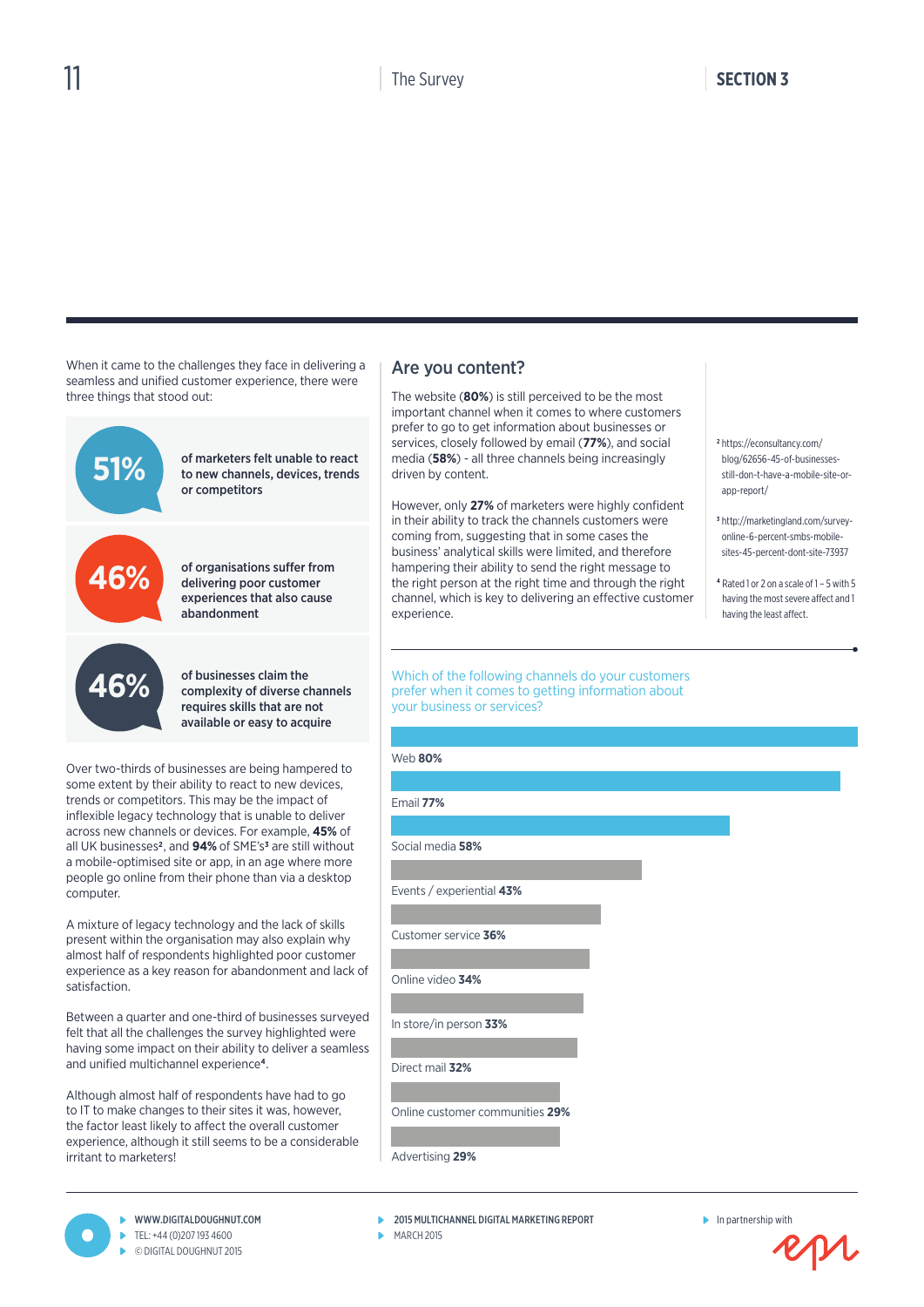The most commonly used content types by B2B, B2C and B2C&B businesses were social media updates/ posts, and articles on products or services:



of B2C businesses put social media updates/posts as the top type of content they create, with articles on products and services coming second (58%)

of B2B businesses use articles on products and services, while 88% put social media updates/

**92%**

posts as second top **74%**

of businesses that are both B2B and B2C put social media top, with articles on products and services coming second (70%)

There was a notable variation in the types of content used, dependent on business type:



On average B2C businesses used six different types of content

On average businesses that are both B2C and B2B used seven different types of content

On average B2B businesses used 14 different types of content

It appears that B2B marketers have by far the most difficult task when it comes to orchestrating their content tactics, as they have twice as many content types to work with. However on the positive side B2B businesses have a broader range of opportunities to create effective content and experiences for their customers - including case studies, webinars, infographics and trend reports.

> www.digitaldoughnut.com Tel: +44 (0)207 193 4600 © Digital Doughnut 2015

Are all businesses the same?

Other than using different content types there was no significant difference between B2C, B2B and B2B&C companies. Their attitude towards multichannel marketing is consistent.

What was more surprising is that no matter the size of business, we again see a uniform approach, be they start-ups or micro businesses (with less than £2m revenues), SME's, or large \$50m+ enterprises. Businesses of all sizes were as likely as each other to have a multichannel strategy, have the ability to recognise where a customer is on their journey, and then know where to take them next in place as large enterprises, for example.

This shows how far we have come in terms of embedding key multichannel marketing principles, even in the smallest businesses.

Encouragingly marketing leaders were aligned with their middle and senior management when it came to the challenges and opportunities that multichannel marketing delivers.



- **2015 MULTICHANNEL DIGITAL MARKETING REPORT**
- $MARTH 2015$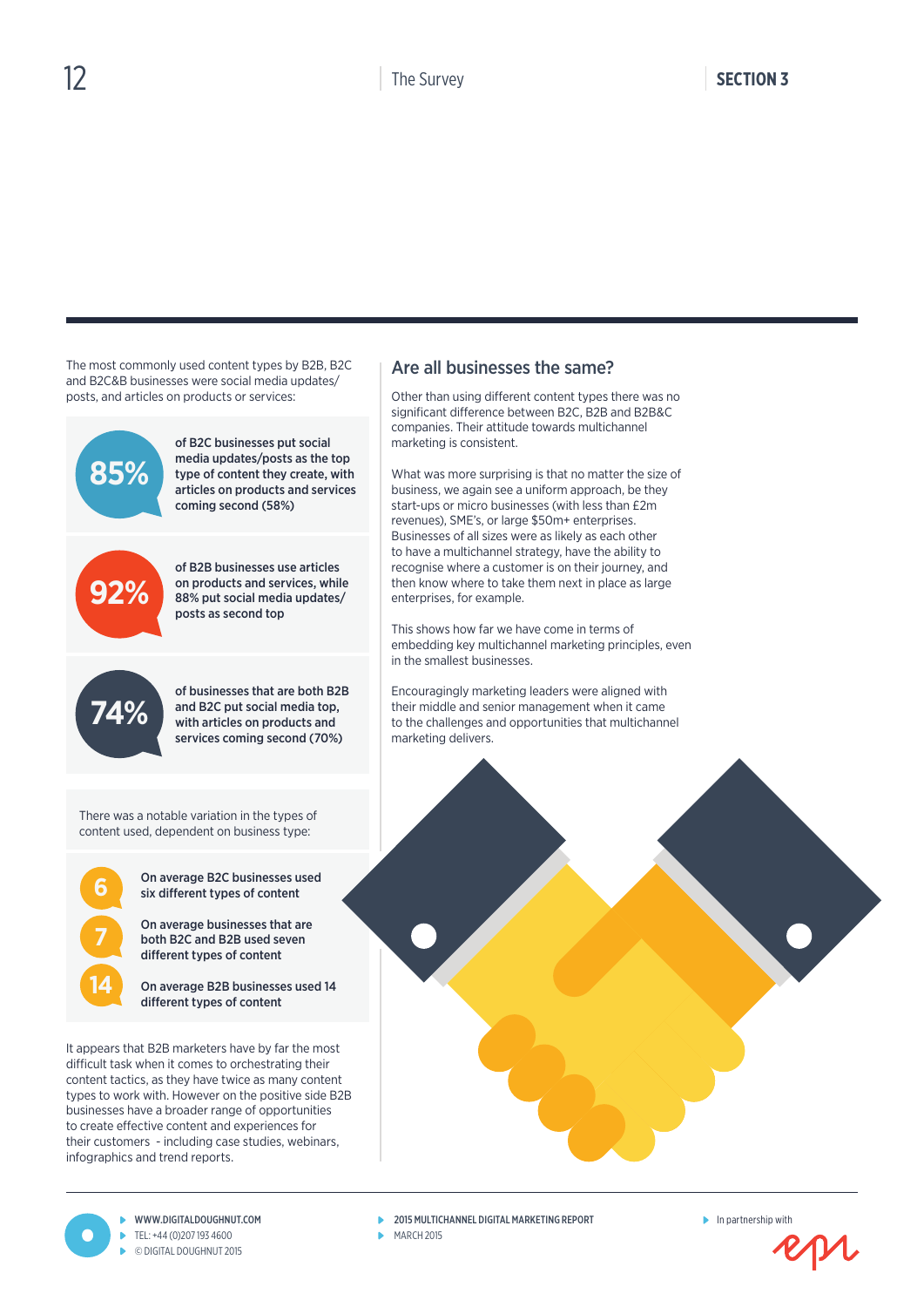# **Conclusion**

Multichannel marketing is obviously a key priority for businesses of all sizes and types, whatever their ability to deliver on customer expectations across the whole customer journey. Even when businesses have a strategy in place, their confidence in their ability to deliver on it suggests there are still some concerns.

Increasingly it seems the technology is in place and ownership resides with the marketing team, however the lack of skills and hard-to-use systems to make often simple changes to content on their sites seems to be a big frustration for many. This suggests that businesses need to invest in providing their existing staff with the skills and tools that they need to get the job done.

Marketers identified a number of must-haves for the business, which technology can facilitate. These include using third party apps and technologies to help leverage customer data more effectively, and give them the capacity to identify visitors when they are most likely to buy, which will all help boost conversion rates.

Businesses are still struggling when it comes to recognizing where customers are within their journey, and then knowing where to take them next, leading to an inability to deliver the right message at the right time to the right prospect in the right way.

Marketers also feel as if their hands are tied when it comes to reacting to new channels, trends or competitors using the marketing technologies they have to hand. This can lead to poor customer experiences, and is exacerbated by the lack of skills within the business.

The array of content types being used by marketers continues to increase, as is the number of channels being used. This is especially true for B2B organisations, which use twice as many content types on average to deliver a valuable customer experience compared to other business types. However, social media updates and content about product or services are still key.

The impact of digital and multichannel practices seems to be increasingly embedded in businesses of all sizes, with no discernable difference in the challenges or the requirements, irrespective of size or business type.

#### **Tackling the multichannel challenge?**

EPiServer believe these **5 pointers** that will help you develop and deliver an effective multichannel experience



#### **CHOOSE**

Choose the right web content management as your marketing backbone – Forrester has pointed out that web content management is the core of digital experience, so make sure your WCM is agile and supports things like responsive design/mobile, rich media, scalable and is easy to use enough to empower marketers to carry out their work



#### **CONNECT**

Technology is modern marketing's new best friend, but to reap the benefits you need to build a connected digital eco-system. No a single technology can deliver upon the full customer experience combine them with a best of breed approach in the right quantity and context to realize the true value in optimizing the customer journey



#### **PERSONALISE**

With the right content management system and a best of breed digital eco-system, marketers will be able to react in real-time and deliver personalized experience base on customer behaviour



#### **RESTRUCTURE**

Restructure the marketing team and upskill staff - traditional marketing teams are built to work in silos. Organisations need to adapt and restructure to focus on customer experience, not channels. And make sure they have the knowledge and data access to keep up with customer demands



#### **APPOINT**

Appoint a marketing technologist – technology plays an increasingly important role in customer experience and now marketing team requires a new breed of marketing technologist to take charge of the digital roadmap and act as an interface between IT and marketing to make the best of their technology investment

- 2015 MULTICHANNEL DIGITAL MARKETING REPORT
- $MARTH 2015$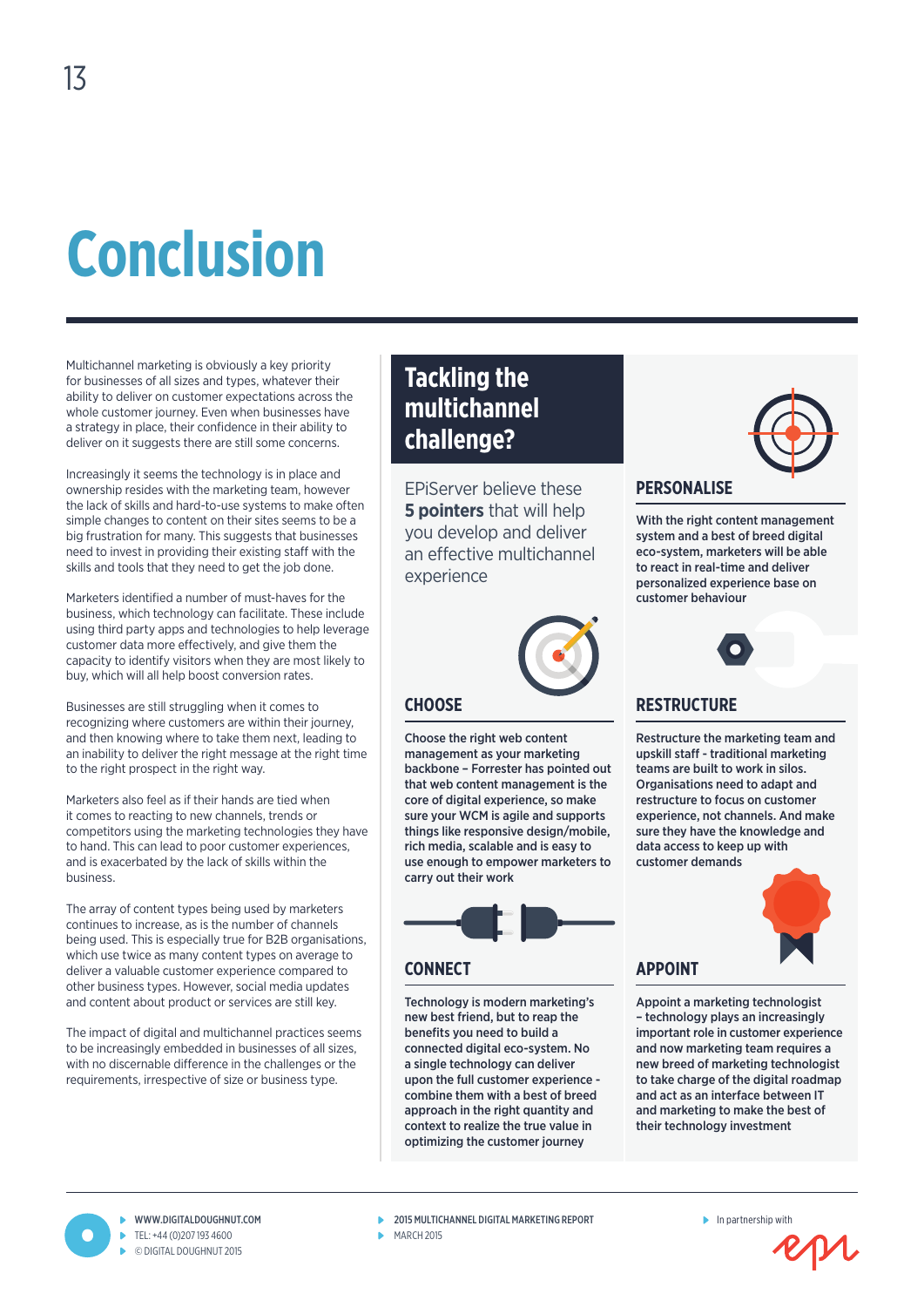# **Appendix**

| <b>Topline Results</b>            | 15 |
|-----------------------------------|----|
| <b>Results by Business Sector</b> | 24 |
| <b>Results by Revenue</b>         | 26 |
| <b>Results by Seniority</b>       | 29 |

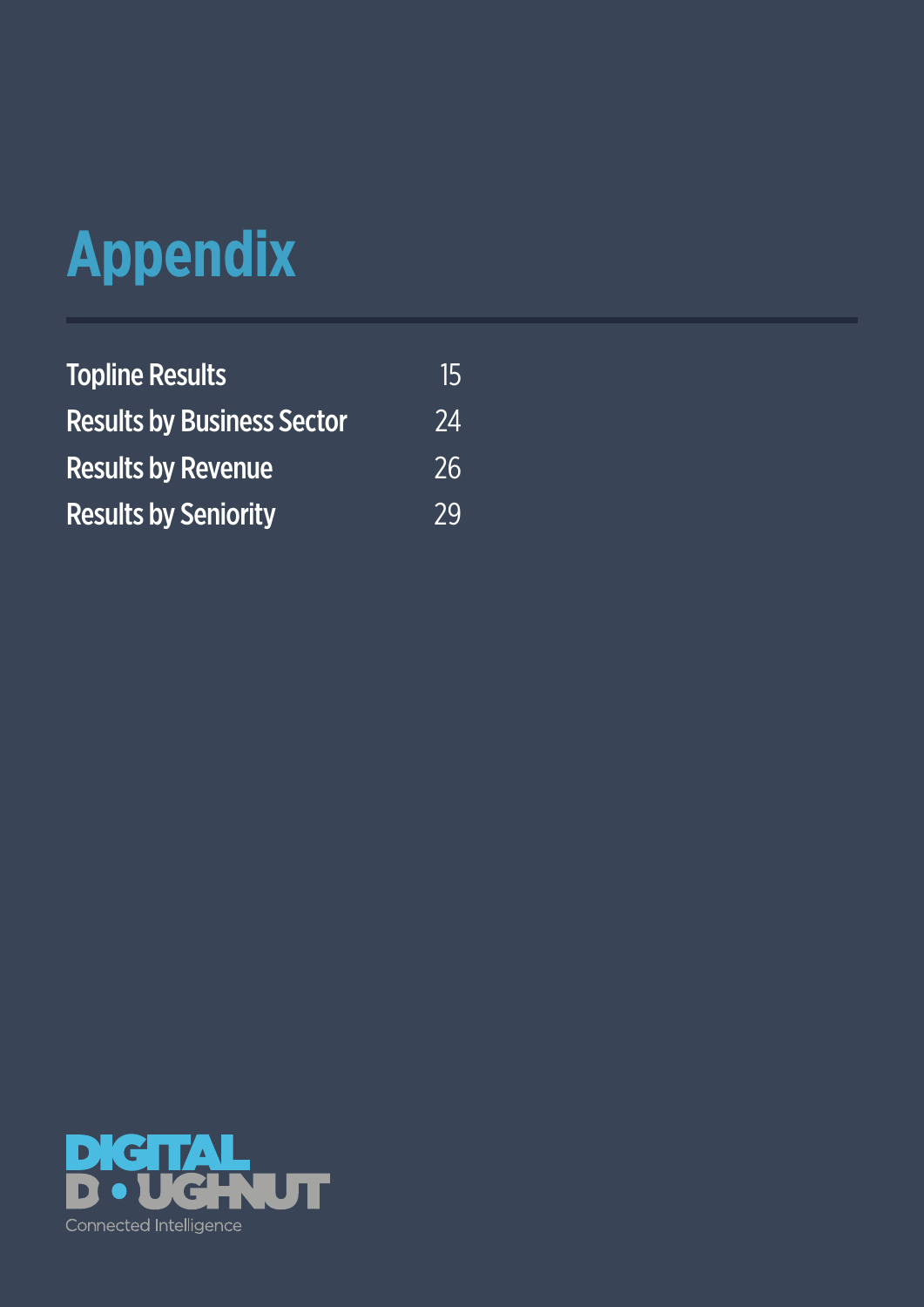### **Topline Results**

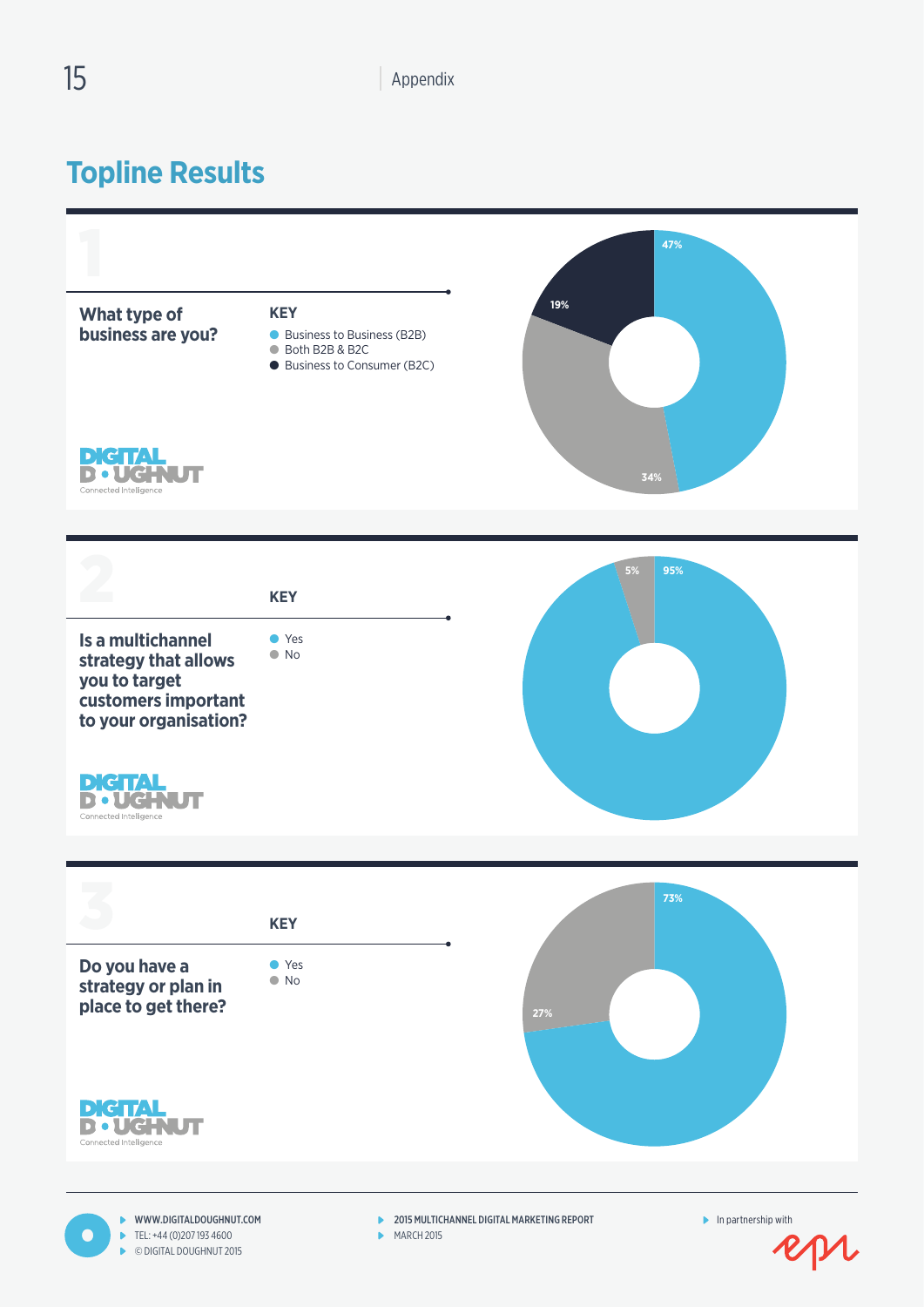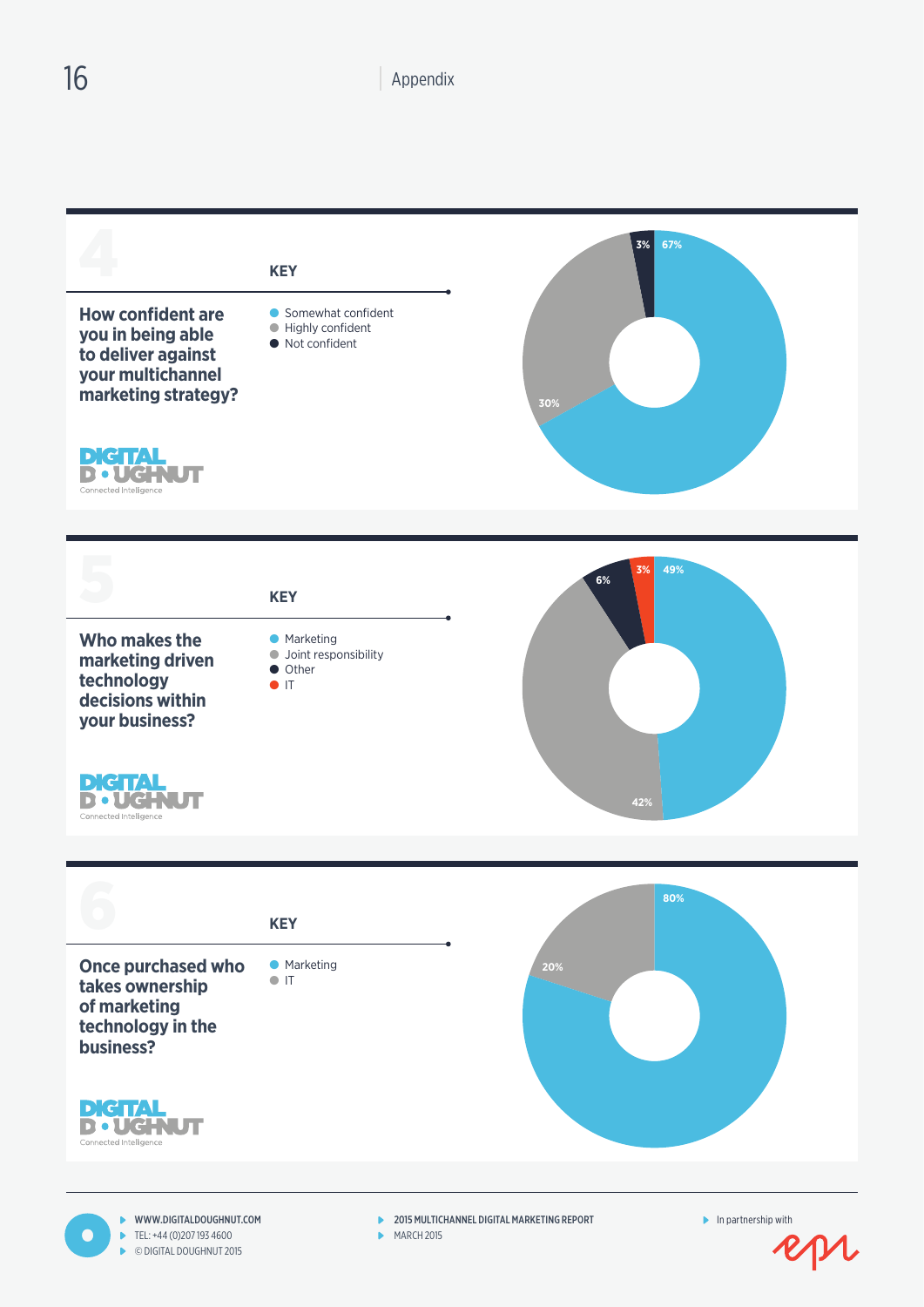

17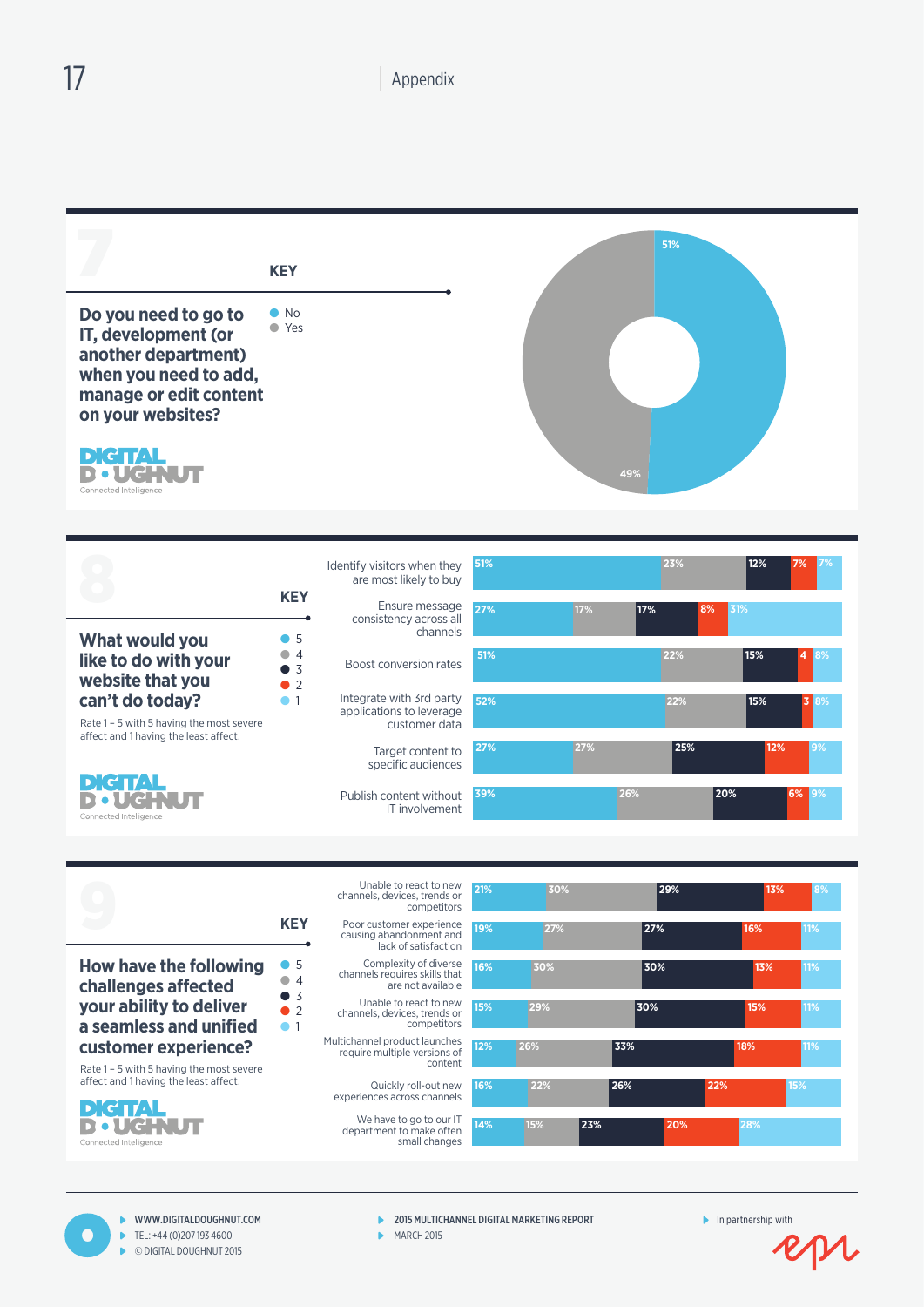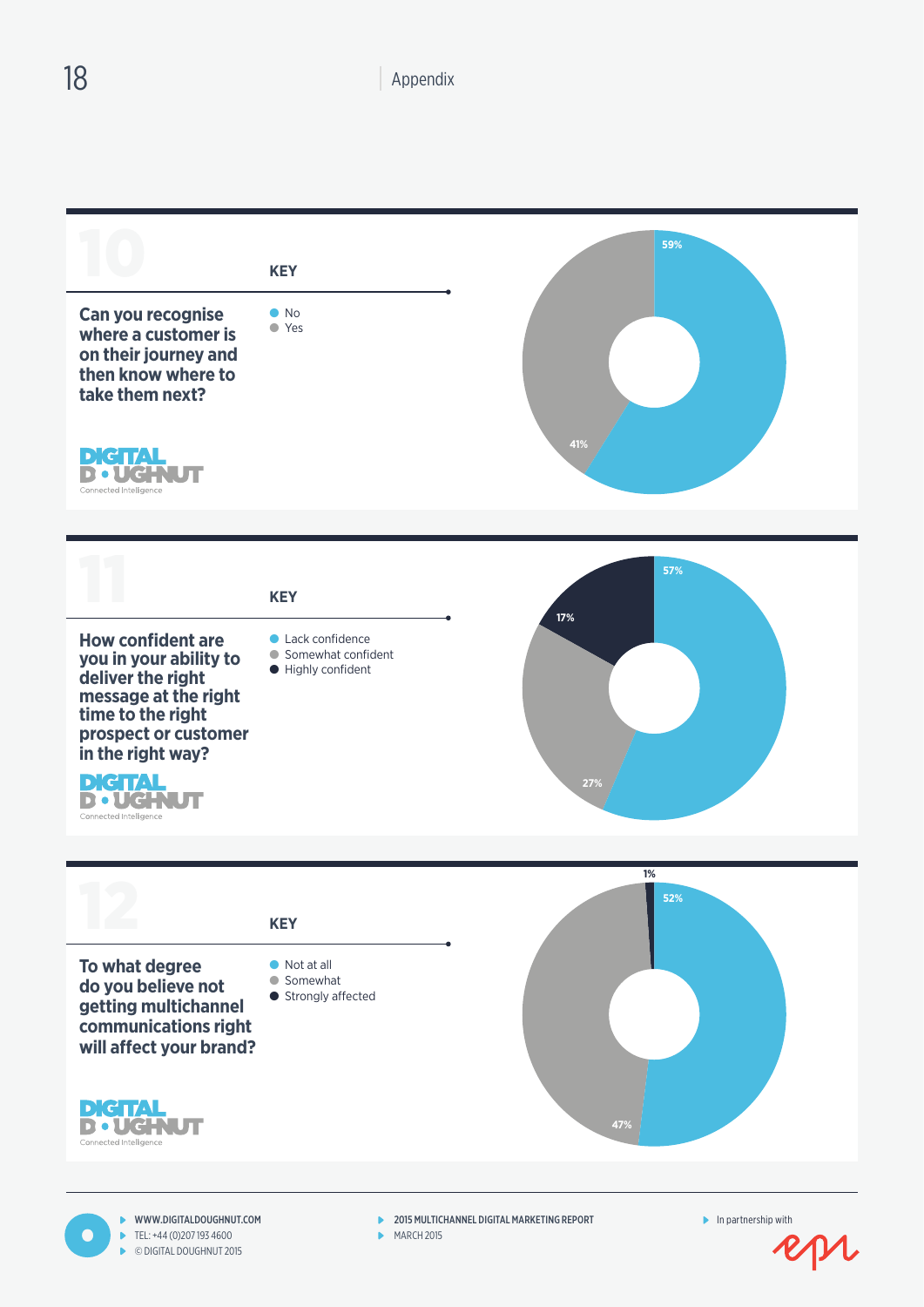



ected Intelligence

www.digitaldoughnut.com  $\blacktriangleright$  TFI: +44 (0) 207 193 4600 © Digital Doughnut 2015

**2015 MULTICHANNEL DIGITAL MARKETING REPORT** 

Quizzes **19%** Viral videos **18%** Price guide/calculator **14%**

Games **8%**

 $MARTH 2015$ 

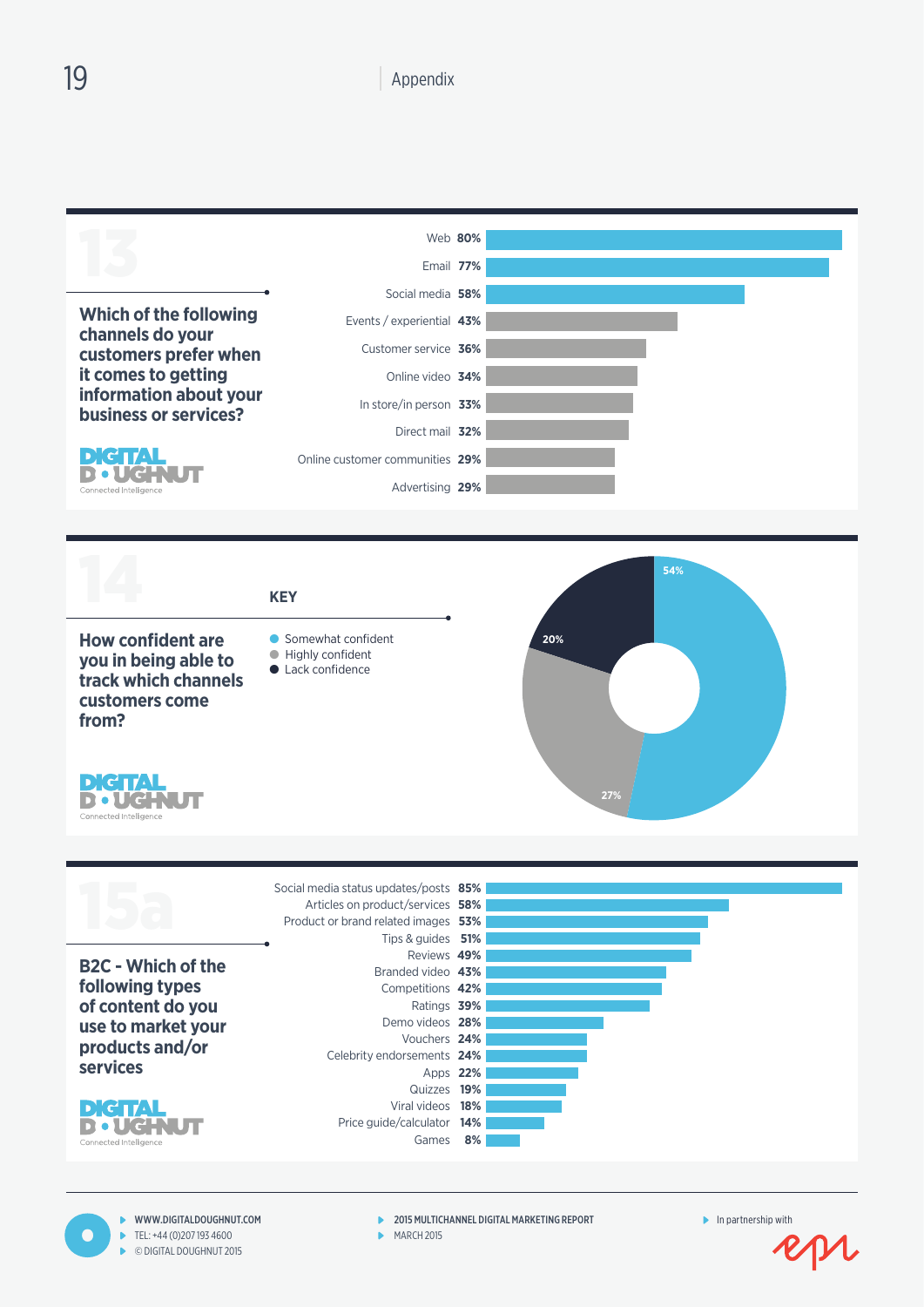|                           | Articles on product/services 92%      |  |
|---------------------------|---------------------------------------|--|
|                           | Status updates/social media posts 88% |  |
|                           | Case studies 77%                      |  |
|                           | Reports & white papers 65%            |  |
| <b>B2B - Which of the</b> | Customer testimonials 65%             |  |
| following types of        | Branded video 55%                     |  |
| content do you use to     | Webinars 49%                          |  |
| market your products      | Data sheets 48%                       |  |
| and/or services           | Product or brand related images 46%   |  |
|                           | Infographics 44%                      |  |
|                           | Trend reports 38%                     |  |
|                           | Demo videos 38%                       |  |
|                           | Tips & guides reviews 33%             |  |
|                           | E-books 31%                           |  |
|                           | Interactive demos 30%                 |  |
|                           | Price guide/calculator 25%            |  |
|                           | Apps 22%                              |  |
|                           | Ratings 16%                           |  |
|                           | Competitions 14%                      |  |
| Connected Intelligence    | Viral videos 12%                      |  |

|                        | Status updates/social media posts 74% |  |
|------------------------|---------------------------------------|--|
|                        | Articles on product/services 70%      |  |
|                        | Customer testimonials 60%             |  |
|                        | Product or brand related images 50%   |  |
| B2B & B2C - Which of   | Branded video 46%                     |  |
| the following types of | Case studies 42%                      |  |
| content do you use to  | Tips & guides reviews 40%             |  |
| market your products   | Demo videos 40%                       |  |
| and/or services        | Reports & white papers 36%            |  |
|                        | Infographics 35%                      |  |
|                        | Competitions 30%                      |  |
|                        | Price guide/calculator 27%            |  |
|                        | Interactive demos 25%                 |  |
|                        | Webinars 24%                          |  |
|                        | Data sheets 23%                       |  |
|                        | Ratings 21%                           |  |
|                        | Trend reports 20%                     |  |
|                        | Vouchers 19%                          |  |
|                        | Viral videos 18%                      |  |
|                        | Quizzes 17%                           |  |
|                        | E-books 17%                           |  |
| Connected Intelligence | Celebrity endorsements 14%            |  |
|                        |                                       |  |

www.digitaldoughnut.com Tel: +44 (0)207 193 4600 © Digital Doughnut 2015

 $\bullet$ 

- 2015 MULTICHANNEL DIGITAL MARKETING REPORT
- $MARTH 2015$

In partnership with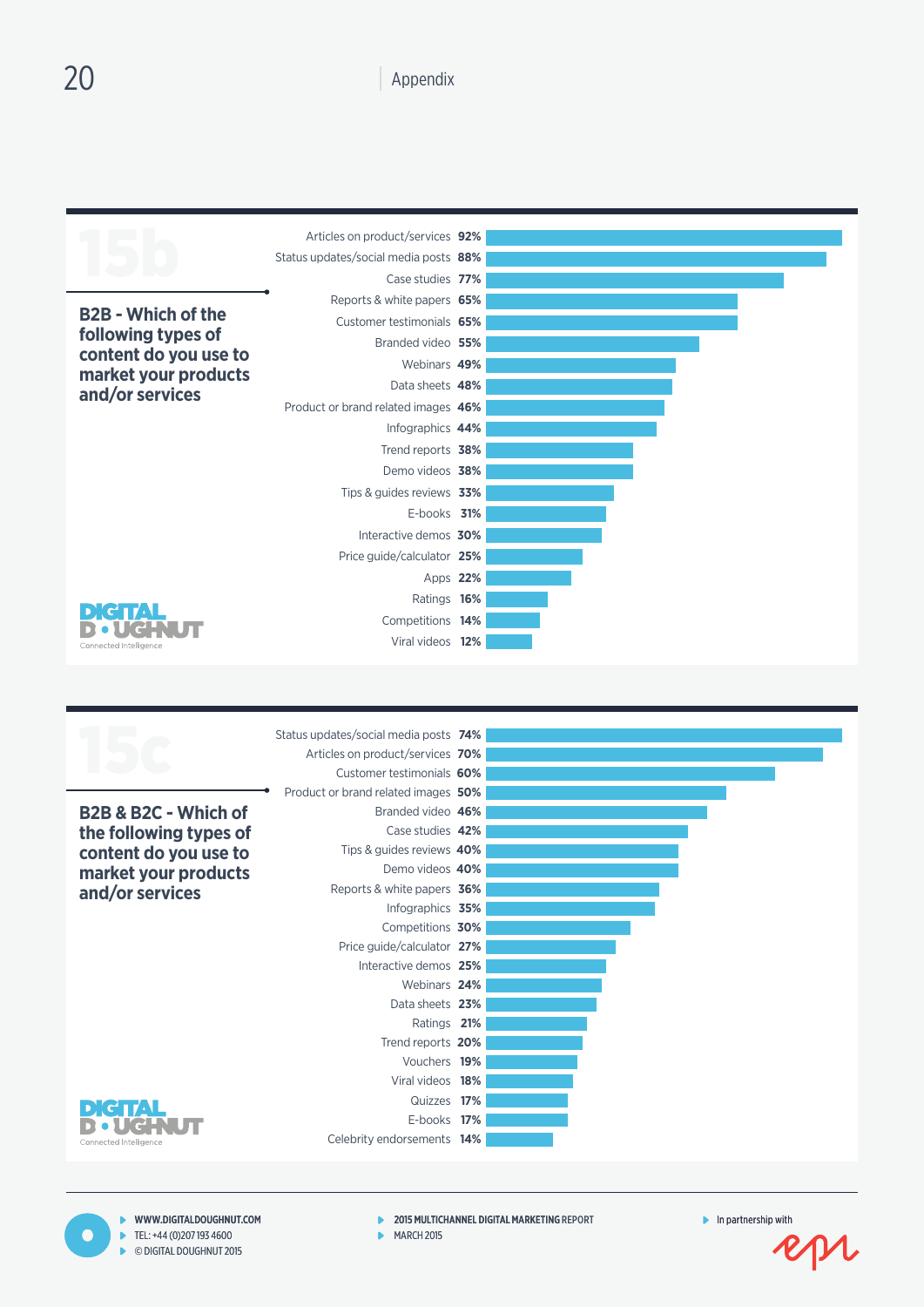

www.digitaldoughnut.com ь  $\blacktriangleright$  TEL: +44 (0) 207 193 4600 © Digital Doughnut 2015  $\ddot{\phantom{1}}$ 

- **2015 MULTICHANNEL DIGITAL MARKETING REPORT**
- $MARTH 2015$

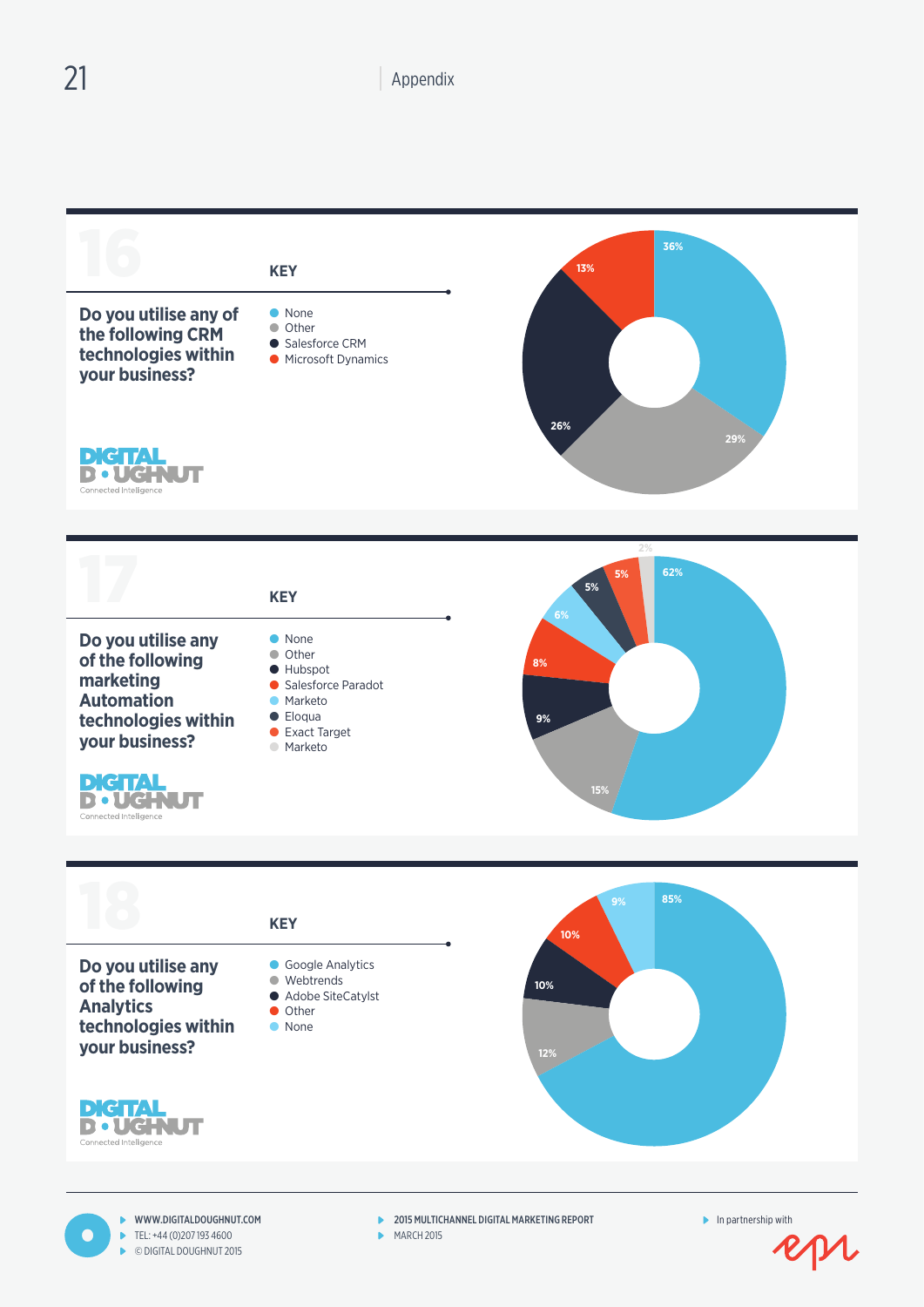

 $\blacktriangleright$  TEL: +44 (0)207 193 4600 © Digital Doughnut 2015

 $MARCH 2015$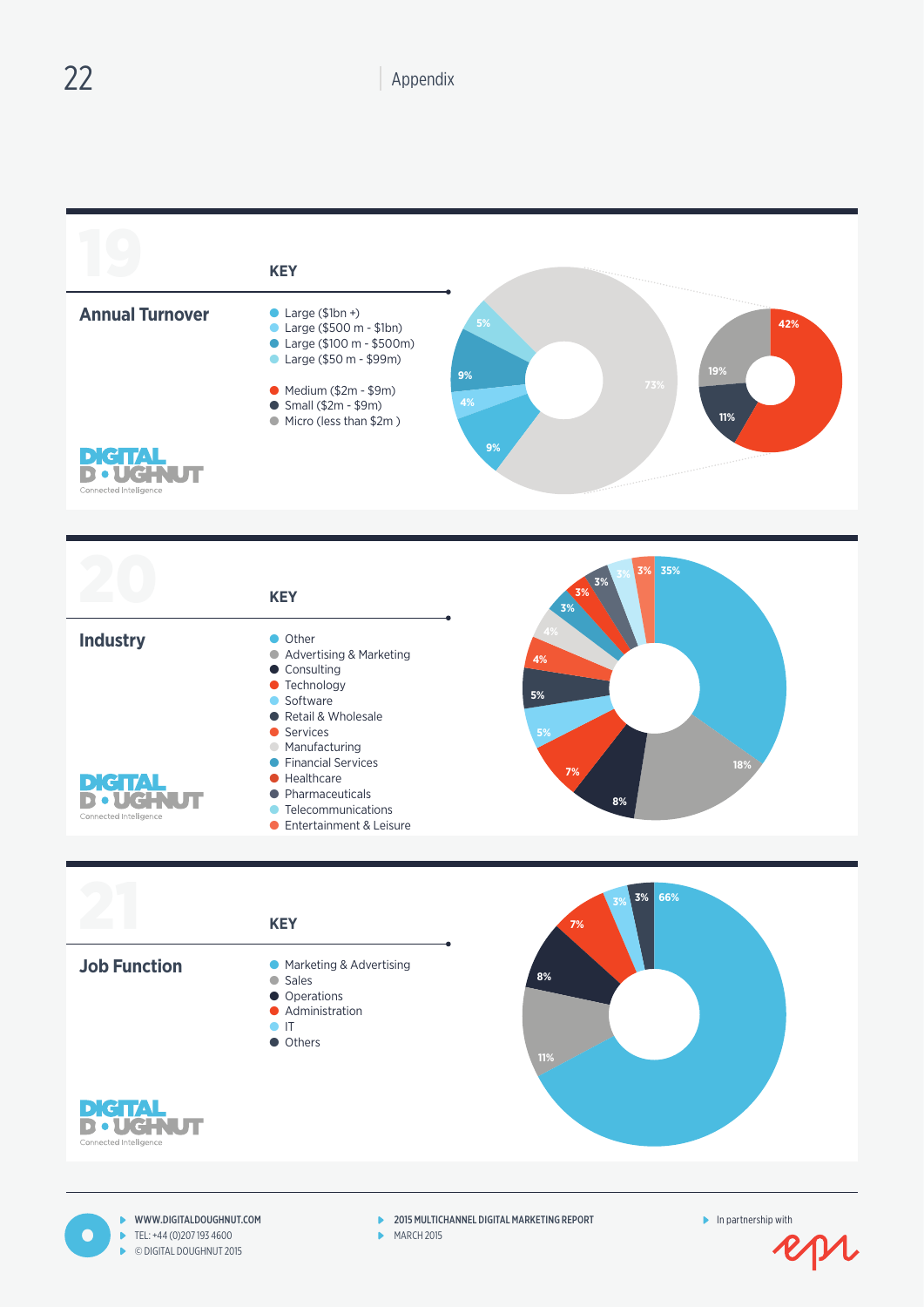

 $\bullet$ 

**2015 MULTICHANNEL DIGITAL MARKETING REPORT** 

 $MARCH 2015$ 

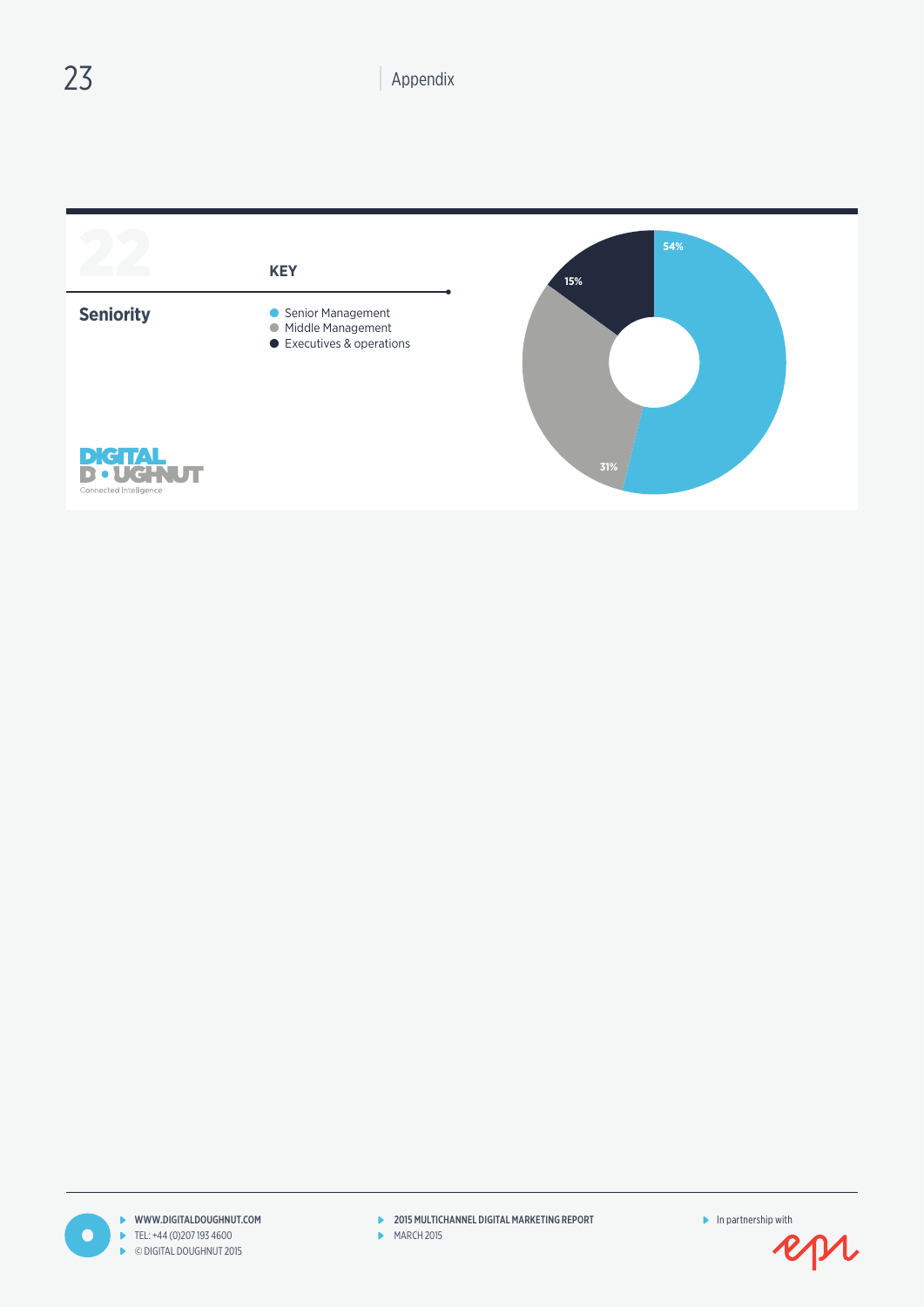## **Results by Business Sector**

| <b>DIGTAL</b><br>Connected Intelligence<br><b>Does the importance</b><br>of a multichannel<br>strategy change by<br>business type? | <b>KEY</b><br>● Yes<br>$\bullet$ No                       | Business to Consumer (B2C)<br>99%<br>1%<br>Business to Business (B2B)<br>92%<br>8%<br>Both B2B & B2C<br>96% |
|------------------------------------------------------------------------------------------------------------------------------------|-----------------------------------------------------------|-------------------------------------------------------------------------------------------------------------|
|                                                                                                                                    |                                                           |                                                                                                             |
| DIC TAL<br>Connected Intelligence                                                                                                  | <b>KEY</b>                                                | <b>Business to Consumer (B2C)</b><br>77%<br>23%                                                             |
| Does having a<br>multichannel<br>strategy or plan<br>change by business<br>type?                                                   | ● Yes<br>$\bullet$ No                                     | <b>Business to Business (B2B)</b><br>70%<br>30%<br>Both B2B & B2C<br>74%<br>26%                             |
| <b>DIGTAL</b><br>· UGHN<br>Connected Intelligence                                                                                  | <b>KEY</b>                                                | Business to Consumer (B2C)<br>70%<br>28%                                                                    |
| Does the<br>confidence in the<br>ability to deliver<br>a multichannel<br>strategy change by<br>business type?                      | Somewhat confident<br>Highly confident<br>• Not confident | <b>Business to Business (B2B)</b><br>67%<br>29%<br>4%<br>Both B2B & B2C<br>65%<br>33%<br>2%                 |
| WWW.DIGITALDOUGHNUT.COM<br>TEL: +44 (0)207 193 4600<br>© DIGITAL DOUGHNUT 2015<br>Þ.                                               | ٠<br><b>MARCH 2015</b><br>Þ                               | $\blacktriangleright$ In partnership with<br>2015 MULTICHANNEL DIGITAL MARKETING REPORT                     |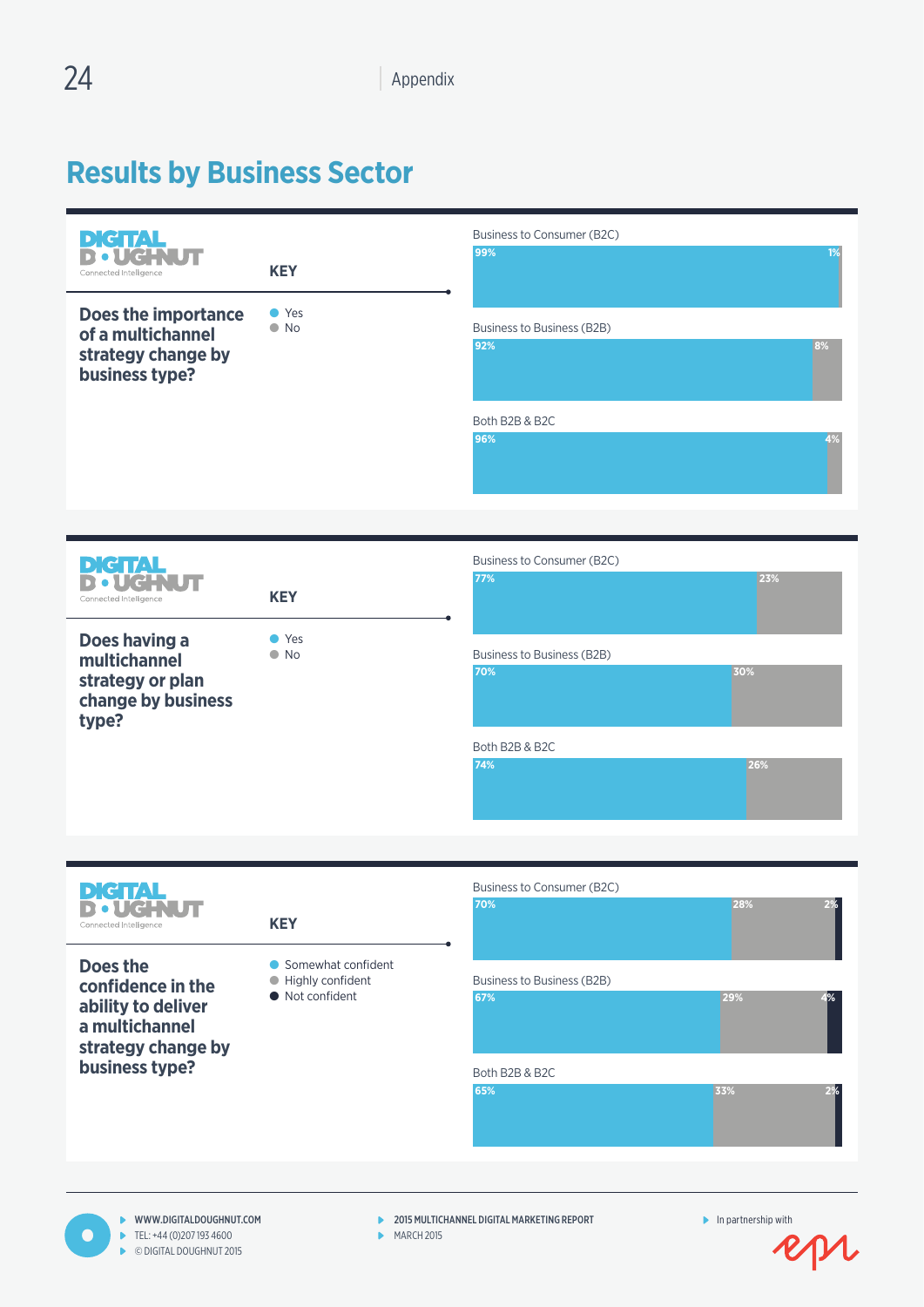| <b>DIGITAL</b><br><b>. UGHNUT</b><br>Connected Intelligence                              | <b>KEY</b>                                                       | Business to Consumer (B2C)<br>54% | 37% | 5% 4% |
|------------------------------------------------------------------------------------------|------------------------------------------------------------------|-----------------------------------|-----|-------|
| Does who makes<br>the decision<br>on marketing<br>technology change<br>by business type? | • Marketing<br>• Joint responsibility<br>• Other<br>$\bullet$ IT | Business to Business (B2B)<br>53% | 37% | 7% 4% |
|                                                                                          |                                                                  | Both B2B & B2C                    |     |       |
|                                                                                          |                                                                  | 40%                               | 51% | 6% 3% |

 $\bullet$ 

**2015 MULTICHANNEL DIGITAL MARKETING REPORT** 

 $MARTH 2015$ 

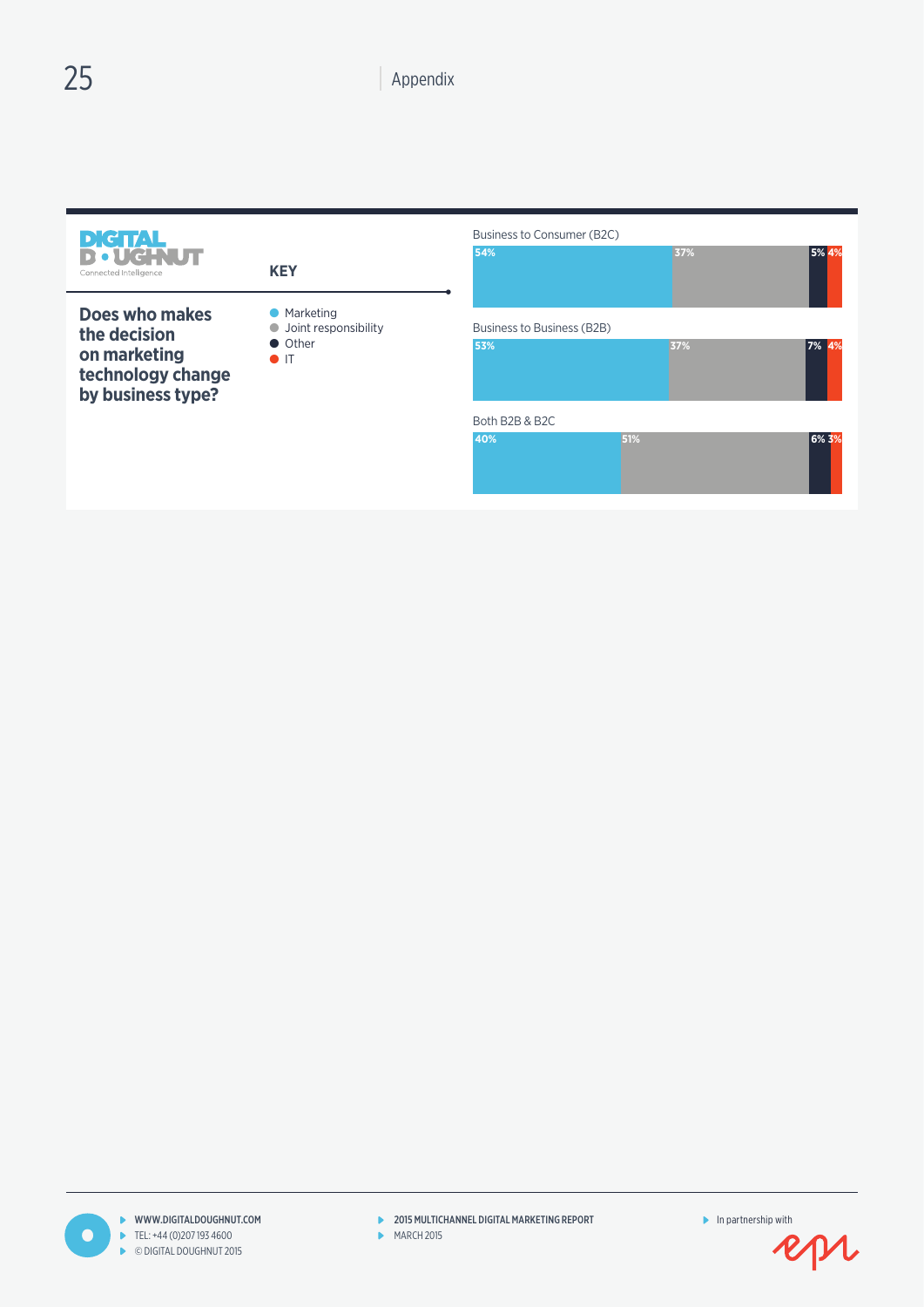## **Results by Revenue**

| DIC'H AL<br>Connected Intelligence                                                                             | <b>KEY</b>                             | LARGE \$50 + million<br>95%               | 5% |
|----------------------------------------------------------------------------------------------------------------|----------------------------------------|-------------------------------------------|----|
| Does the importance<br>of having a<br>multichannel<br>strategy that allows<br>you to target<br>customer differ | ● Yes<br>$\bullet$ No                  | SME \$2m - \$49m<br>95%                   |    |
| by business size<br>(turnover)?                                                                                |                                        | MICRO Less than \$2 million<br>94%        | 6% |
|                                                                                                                |                                        |                                           |    |
| $\mathbf{E}(\mathbf{C} \mathbf{I} \mathbf{A})$<br>Trek<br>Connected Intelligence                               | <b>KEY</b>                             | LARGE \$50 + million<br>70%<br>30%        |    |
| <b>Does the likelihood</b>                                                                                     | ● Yes<br>$\bullet$ No                  | SME \$2m - \$49m                          |    |
| of having<br>multichannel                                                                                      |                                        | 77%<br>23%                                |    |
| strategy in place<br>differ by business                                                                        |                                        |                                           |    |
| size (turnover)?                                                                                               |                                        | MICRO Less than \$2 million               |    |
|                                                                                                                |                                        | 72%<br>28%                                |    |
|                                                                                                                |                                        |                                           |    |
| DIG INTI                                                                                                       |                                        | LARGE \$50 + million                      |    |
| <b>THUT</b><br>Connected Intelligence                                                                          | <b>KEY</b>                             | 70%<br>29%                                | 1% |
| <b>How does</b><br>confidence in the                                                                           | Somewhat confident<br>Highly confident | SME \$2m - \$49m                          |    |
| ability to deliver<br>against your<br>multichannel                                                             | • Not confident                        | 64%<br>32%                                | 4% |
| marketing strategy<br>differ by size                                                                           |                                        | MICRO Less than \$2 million<br>67%<br>30% | 2% |
| (revenue)?                                                                                                     |                                        |                                           |    |
|                                                                                                                |                                        |                                           |    |
|                                                                                                                |                                        |                                           |    |

r.

www.digitaldoughnut.com TEL: +44 (0)207 193 4600 © Digital Doughnut 2015

 $\bullet$ 

**2015 MULTICHANNEL DIGITAL MARKETING REPORT** 

 $\blacktriangleright$  MARCH 2015

 $\blacktriangleright$  In partnership with

RM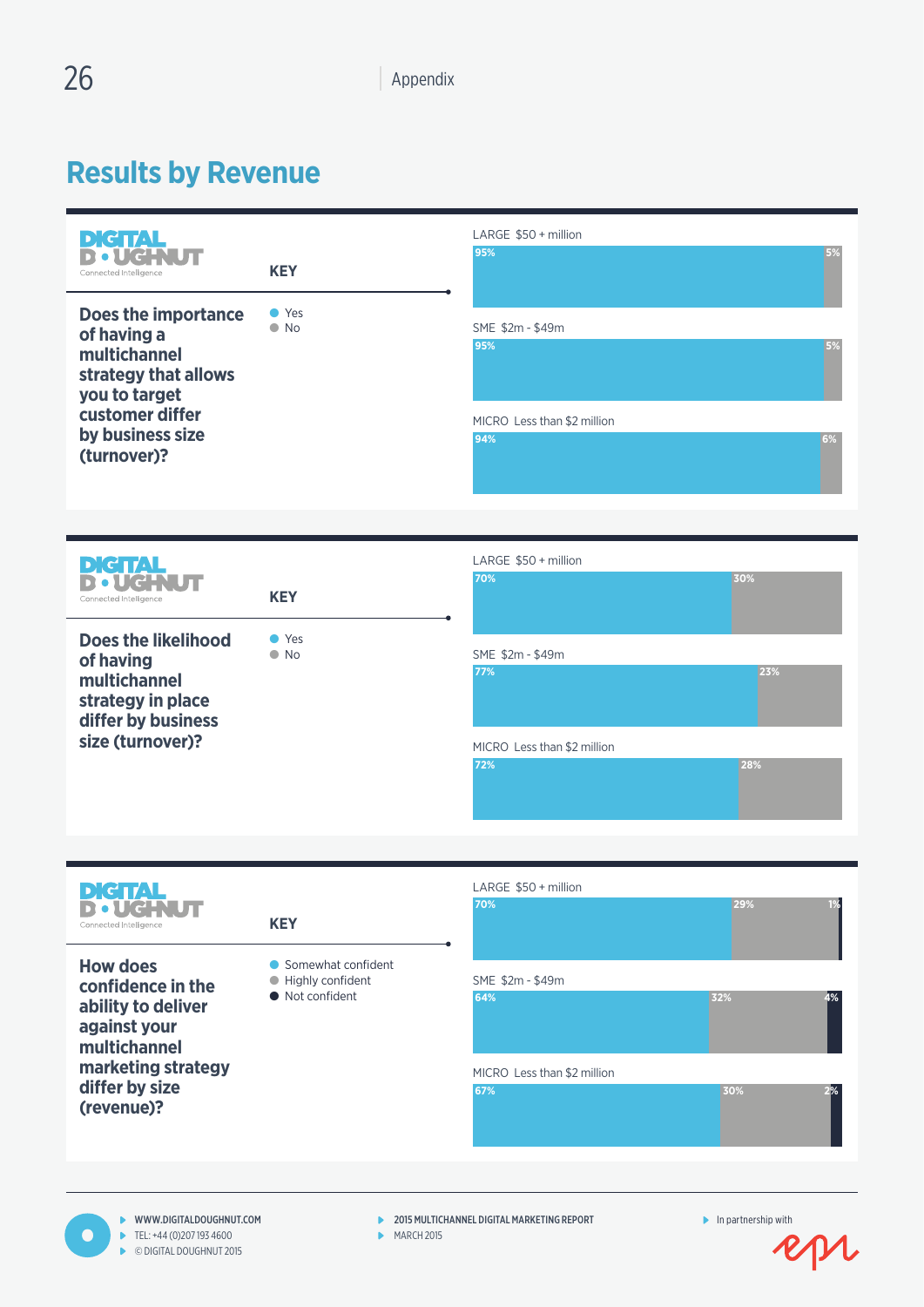

MICRO Less than \$2 million **58% 22% 20%**

www.digitaldoughnut.com  $\blacktriangleright$  TFI: +44 (0) 207 193 4600 © Digital Doughnut 2015

**message at the right time to the right** 

**prospect or customer in the right way differ by company size (turnover)?** 

- **2015 MULTICHANNEL DIGITAL MARKETING REPORT**
- $MARTH 2015$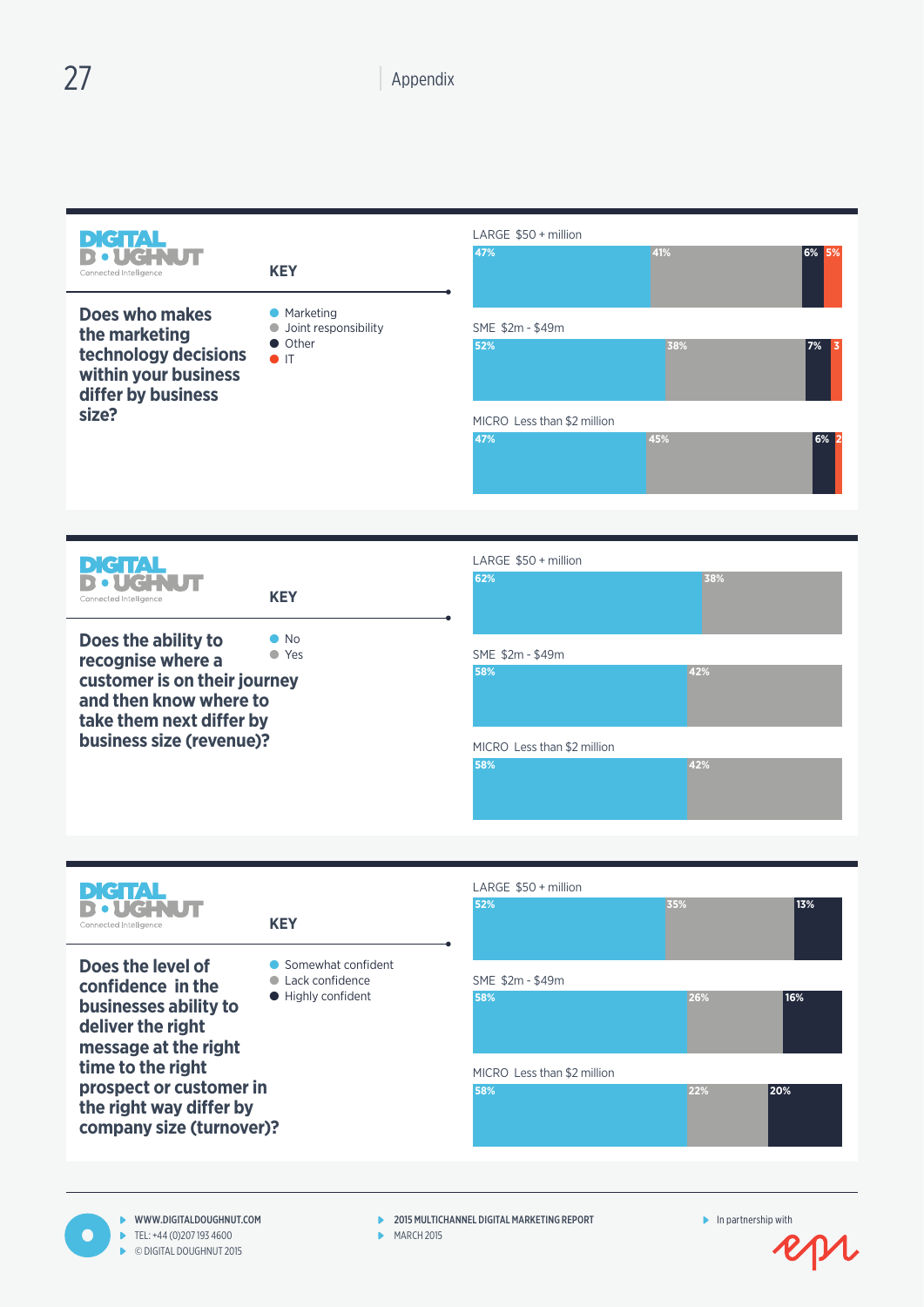#### **DIGITAL D**.UC ected Intellige



**Does the channels your customers prefer when it comes to getting information about your business or services change with business size?**

- l Web
- **Online video**  $\bullet$  Instore/in person
- $\bullet$  Email
- **Customer service**
- $\bullet$  Social media
- **O** Online customer communities
- **Events/experiential**
- $\bullet$  Direct mail
- **Advertising**

#### LARGE \$50 + million



#### MICRO Less than \$2 million

| 53% | 31% |  | 22% 23% 27% | 29% | 47% | 24% 15% |  |
|-----|-----|--|-------------|-----|-----|---------|--|
|     |     |  |             |     |     |         |  |
|     |     |  |             |     |     |         |  |

28

€

 $MARCH 2015$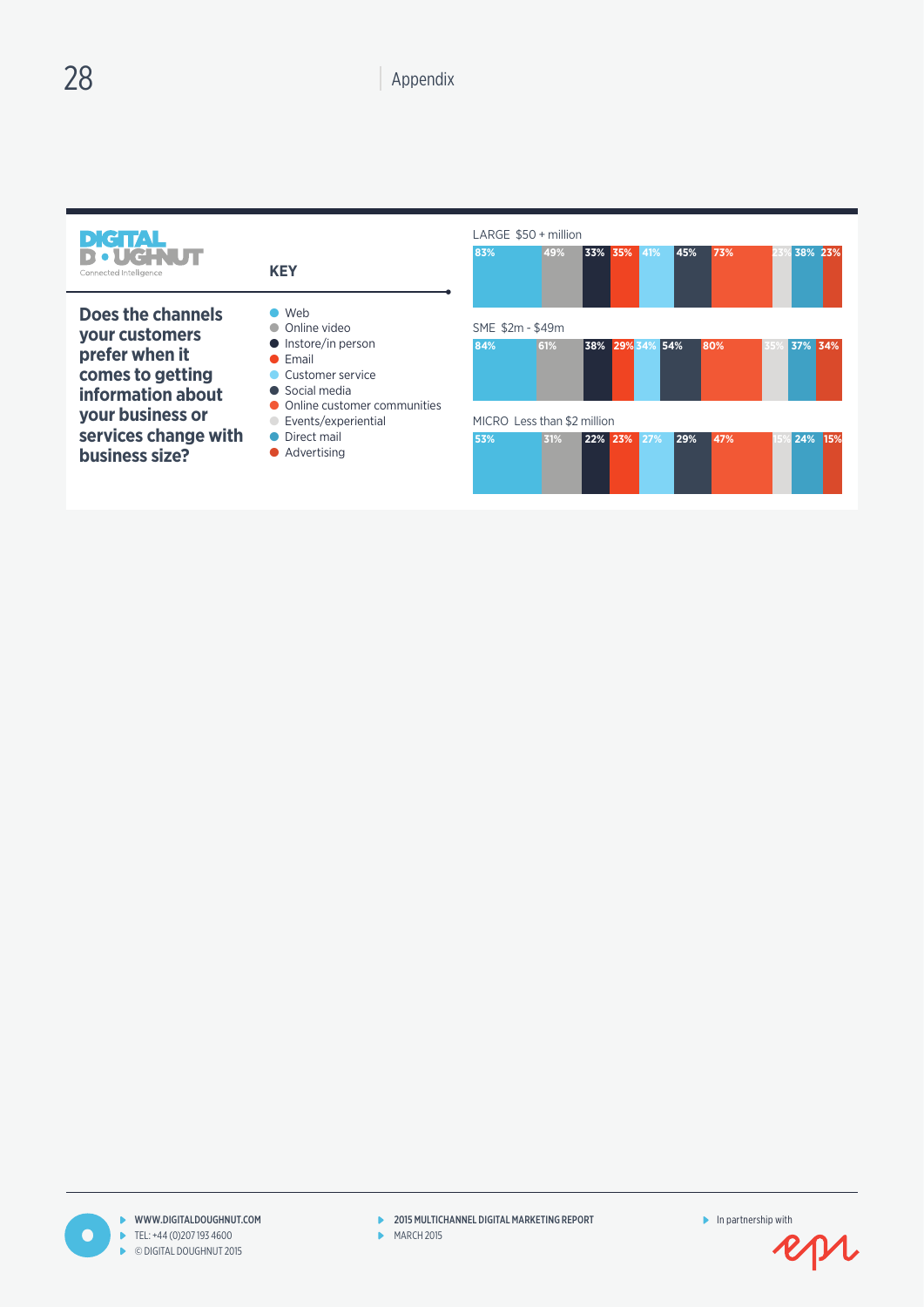## **Results by Seniority**

| C ITAL<br>D.<br>Connected Intelligence<br>Is a multichannel<br>strategy that allows<br>you to target<br>customers important<br>to your organisation? | <b>KEY</b><br>● Yes<br>$\bullet$ No                               | Senior management<br>95%<br>Middle management<br>92%<br>8%<br>Executive & operations<br>98%<br>2% |
|------------------------------------------------------------------------------------------------------------------------------------------------------|-------------------------------------------------------------------|---------------------------------------------------------------------------------------------------|
|                                                                                                                                                      |                                                                   |                                                                                                   |
| DIGITAL<br>Connected Intelligence                                                                                                                    | <b>KEY</b>                                                        | Senior management<br>74%<br>26%                                                                   |
| Do you have a<br>strategy or plan in<br>place to get there?                                                                                          | ● Yes<br>$\bullet$ No                                             | Middle management<br>67%<br>33%                                                                   |
|                                                                                                                                                      |                                                                   | Executive & operations<br>81%<br>19%                                                              |
|                                                                                                                                                      |                                                                   |                                                                                                   |
| <b>DIGTAL</b><br><u> ростт</u><br>Connected Intelligence                                                                                             | <b>KEY</b>                                                        | Senior management<br>2%<br>66%<br>32%                                                             |
| <b>How confident are</b><br>you in being able<br>to deliver against<br>your multichannel<br>marketing strategy?                                      | Somewhat confident<br>Highly confident<br>$\bullet$ Not confident | Middle management<br>69%<br>28%<br>2%                                                             |
|                                                                                                                                                      |                                                                   | Executive & operations<br>65%<br>29%<br>6%                                                        |
| WWW DIGITAL DOLIGHNIJT COM                                                                                                                           |                                                                   | 2015 MIIITICHANNEL DIGITAL MARKETING REPORT<br>In nartnorshin with                                |

r

29

www.digitaldoughnut.com TEL: +44 (0) 207 193 4600 © Digital Doughnut 2015

n

- 2015 MULTICHANNEL DIGITAL MARKETING REPORT
- $MARTH 2015$

In partnership with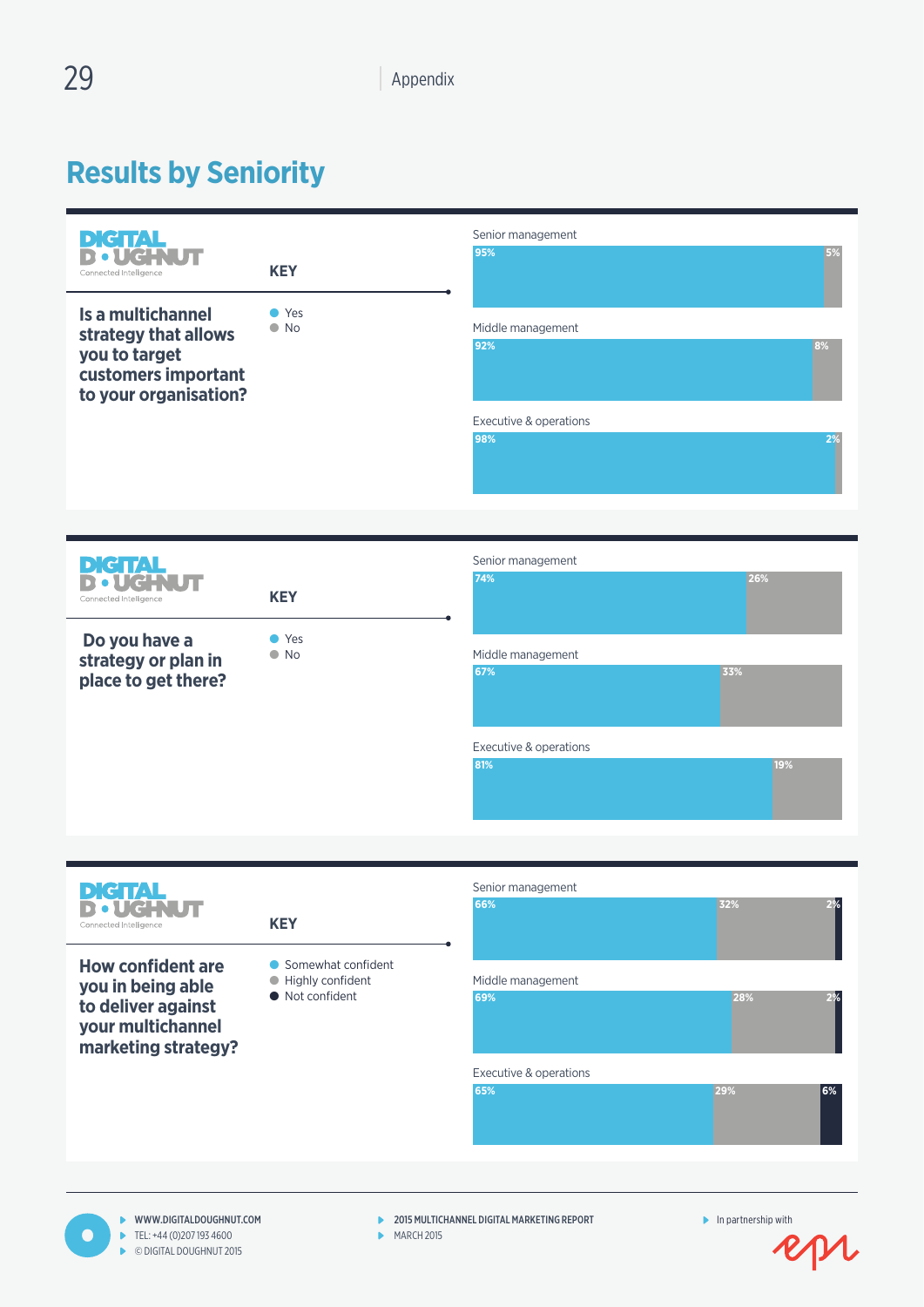|                                       |                            | Senior management             |            |  |
|---------------------------------------|----------------------------|-------------------------------|------------|--|
| <b>DIGITAL</b><br>· UCHUT             |                            | 61%                           | 39%        |  |
| Connected Intelligence                | <b>KEY</b>                 |                               |            |  |
|                                       |                            |                               |            |  |
| Can you recognise                     | $\bullet$ No<br>● Yes      |                               |            |  |
| where a customer is                   |                            | Middle management<br>58%      | 42%        |  |
| on their journey and                  |                            |                               |            |  |
| then know where to<br>take them next? |                            |                               |            |  |
|                                       |                            |                               |            |  |
|                                       |                            | Executive & operations<br>53% | 47%        |  |
|                                       |                            |                               |            |  |
|                                       |                            |                               |            |  |
|                                       |                            |                               |            |  |
|                                       |                            |                               |            |  |
|                                       |                            |                               |            |  |
| <b>DIGTAL<br/>D•ughjut</b>            |                            | Senior management<br>56%      | 25%<br>19% |  |
| Connected Intelligence                | <b>KEY</b>                 |                               |            |  |
|                                       |                            |                               |            |  |
|                                       |                            |                               |            |  |
| <b>How confident are</b>              | • Somewhat confident       |                               |            |  |
| you in your ability                   | Not confident<br>$\bullet$ | Middle management             |            |  |
| to deliver the right                  | • Highly confident         | 54%                           | 31%<br>15% |  |
| message at the                        |                            |                               |            |  |
| right time to the                     |                            |                               |            |  |
| right prospect or                     |                            | Executive & operations        |            |  |
| customer in the                       |                            | 54%                           | 34%<br>12% |  |
| right way?                            |                            |                               |            |  |

 $\bullet$ 

- 2015 MULTICHANNEL DIGITAL MARKETING REPORT
- **MARCH 2015**